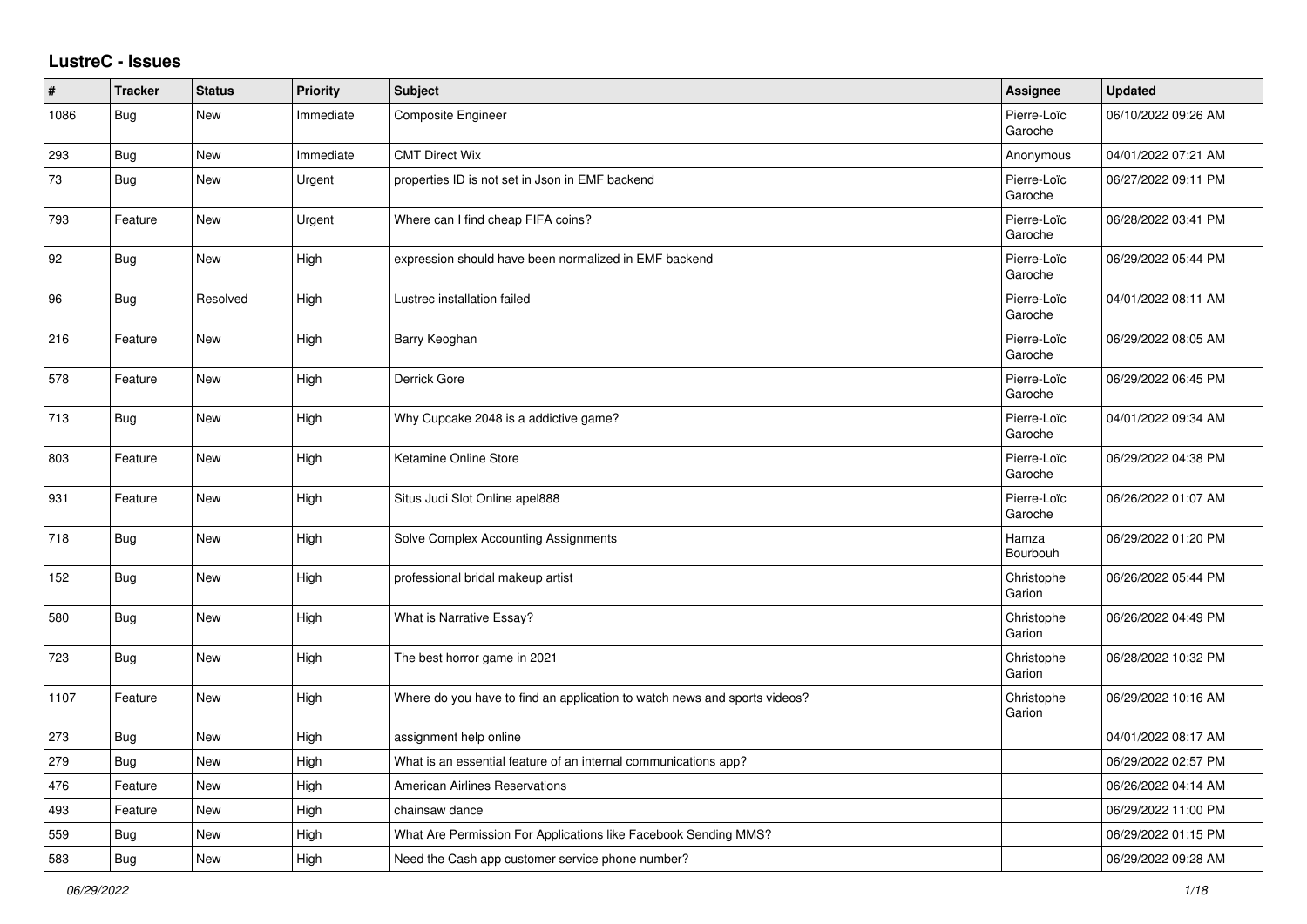| $\vert$ # | <b>Tracker</b> | <b>Status</b> | <b>Priority</b> | <b>Subject</b>                                                                       | Assignee               | <b>Updated</b>      |
|-----------|----------------|---------------|-----------------|--------------------------------------------------------------------------------------|------------------------|---------------------|
| 609       | <b>Bug</b>     | New           | High            | Online Trusted Medicine Store in US for Health - Genericmedsupply                    |                        | 06/29/2022 04:53 AM |
| 681       | Feature        | New           | High            | <b>Online Class</b>                                                                  |                        | 06/27/2022 07:20 AM |
| 763       | Bug            | New           | High            | How to Make a Ringtone on Your iPhone                                                |                        | 06/27/2022 04:16 PM |
| 1005      | Bug            | New           | High            | Nursing Assignment Help in UK                                                        |                        | 05/13/2022 05:33 PM |
| 1066      | Feature        | New           | High            | Using the default Routerlogin.net web address for setup                              |                        | 05/31/2022 12:16 PM |
| 1095      | Feature        | New           | High            | Want to Know the Best CV Makers in Dubai?                                            |                        | 06/20/2022 06:29 AM |
| 1105      | Bug            | New           | High            | What is Mahjong online?                                                              |                        | 06/28/2022 03:47 AM |
| 815       | Bug            | New           | Normal          | how do i call cash app customer service                                              | <b>Xavier Thirioux</b> | 06/28/2022 01:04 PM |
| 896       | Feature        | New           | Normal          | Application of North Finder in Mining Industry                                       | Xavier Thirioux        | 04/01/2022 09:49 AM |
| 897       | <b>Bug</b>     | New           | Normal          | Slot Pulsa Pragmatic Play                                                            | Xavier Thirioux        | 04/01/2022 12:08 PM |
| 63        | Feature        | New           | Normal          | Skip normalization step in mutation generation if it possible                        | Pierre-Loïc<br>Garoche | 06/29/2022 08:54 AM |
| 72        | Bug            | New           | Normal          | Simulinkd does not match Lustre using EMF backend when using nested Merge expression | Pierre-Loïc<br>Garoche | 04/01/2022 08:06 AM |
| 74        | Bug            | New           | Normal          | const is not supported inside contract                                               | Pierre-Loïc<br>Garoche | 06/29/2022 01:17 PM |
| 78        | Bug            | In Progress   | Normal          | Why generate MCDC conditions for constant flows?                                     | Pierre-Loïc<br>Garoche | 04/01/2022 08:08 AM |
| 88        | <b>Bug</b>     | New           | Normal          | kind2 output: When for node arguments                                                | Pierre-Loïc<br>Garoche | 06/29/2022 11:10 PM |
| 120       | Bug            | New           | Normal          | ghfjtkx                                                                              | Pierre-Loïc<br>Garoche | 06/29/2022 09:26 PM |
| 155       | Bug            | New           | Normal          | Cant access my cash app account                                                      | Pierre-Loïc<br>Garoche | 06/29/2022 01:55 PM |
| 188       | <b>Bug</b>     | New           | Normal          | Why are university students buying assignments online?                               | Pierre-Loïc<br>Garoche | 06/29/2022 07:57 PM |
| 224       | Feature        | New           | Normal          | Instant Personal Loan                                                                | Pierre-Loïc<br>Garoche | 06/28/2022 04:40 PM |
| 231       | Bug            | New           | Normal          | Is the ringtone download difficult or not?                                           | Pierre-Loïc<br>Garoche | 06/28/2022 04:48 AM |
| 249       | Bug            | New           | Normal          | Steps to Activate Cash App Card in Less then 2 Minutes - Get Information             | Pierre-Loïc<br>Garoche | 06/21/2022 07:52 PM |
| 251       | Bug            | New           | Normal          | All About Cash App Transfer Fail Problems                                            | Pierre-Loïc<br>Garoche | 06/29/2022 01:24 AM |
| 263       | Feature        | New           | Normal          | Wrecked Car Is Nothing But A Worthless                                               | Pierre-Loïc<br>Garoche | 06/29/2022 09:09 PM |
| 275       | Bug            | New           | Normal          | Activate Cash App Card With Or Without QR - Step By Step Guide                       | Pierre-Loïc<br>Garoche | 06/29/2022 01:48 PM |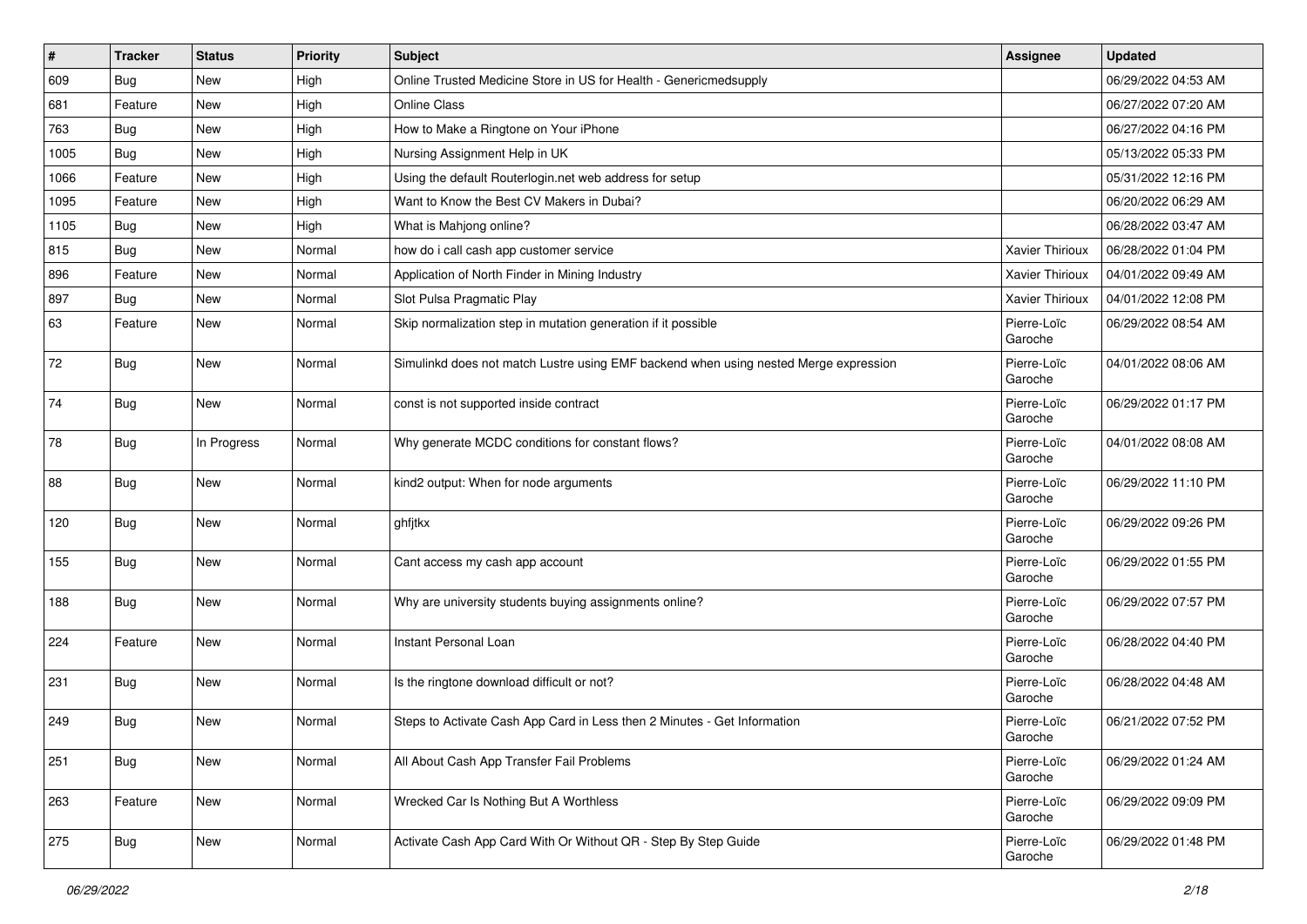| #   | <b>Tracker</b> | <b>Status</b> | <b>Priority</b> | <b>Subject</b>                                                                       | <b>Assignee</b>        | <b>Updated</b>      |
|-----|----------------|---------------|-----------------|--------------------------------------------------------------------------------------|------------------------|---------------------|
| 500 | Bug            | <b>New</b>    | Normal          | Simply contact the technical team, to find the solution to cash app refund problems. | Pierre-Loïc<br>Garoche | 06/29/2022 08:08 PM |
| 501 | Bug            | <b>New</b>    | Normal          | How Do I Annihilate Cash App Transfer Failed Problems Effectively                    | Pierre-Loïc<br>Garoche | 06/29/2022 11:32 PM |
| 521 | Feature        | New           | Normal          | Check out the Cash app Card balance for an overdraft.                                | Pierre-Loïc<br>Garoche | 06/29/2022 02:34 PM |
| 523 | Bug            | <b>New</b>    | Normal          | What Is The Right Google Account Recovery Aid To Regain Account Access?              | Pierre-Loïc<br>Garoche | 06/29/2022 08:37 PM |
| 534 | Bug            | New           | Normal          | Know how to initiate cash app refund by contacting the technical team                | Pierre-Loïc<br>Garoche | 06/29/2022 03:23 PM |
| 569 | <b>Bug</b>     | New           | Normal          | What is the incoming and outgoing mail server for Outlook IMAP settings?             | Pierre-Loïc<br>Garoche | 06/28/2022 07:38 PM |
| 570 | Bug            | <b>New</b>    | Normal          | What is Sutton bank cash app customer service phone number?                          | Pierre-Loïc<br>Garoche | 06/28/2022 03:09 PM |
| 571 | Bug            | <b>New</b>    | Normal          | How may the Cash app dispute your trade?                                             | Pierre-Loïc<br>Garoche | 06/29/2022 09:47 AM |
| 572 | Feature        | New           | Normal          | New features of WhatsApp Plus on Android phones                                      | Pierre-Loïc<br>Garoche | 06/29/2022 04:10 PM |
| 582 | <b>Bug</b>     | New           | Normal          | Cash App Won't Let Me Send Money If There Is A Low Balance Available                 | Pierre-Loïc<br>Garoche | 06/29/2022 03:01 PM |
| 601 | Bug            | <b>New</b>    | Normal          | Best Essay Writing Service UK                                                        | Pierre-Loïc<br>Garoche | 06/29/2022 01:57 PM |
| 602 | Bug            | <b>New</b>    | Normal          | Best Essay Writing Service UK                                                        | Pierre-Loïc<br>Garoche | 06/29/2022 10:32 AM |
| 606 | Feature        | New           | Normal          | Play unblocked cookie crush 3                                                        | Pierre-Loïc<br>Garoche | 06/29/2022 01:42 AM |
| 663 | Bug            | New           | Normal          | Know how the Cash app twitches words in a detailed way.                              | Pierre-Loïc<br>Garoche | 06/28/2022 07:08 PM |
| 671 | Bug            | <b>New</b>    | Normal          | Hot games                                                                            | Pierre-Loïc<br>Garoche | 06/29/2022 12:40 AM |
| 674 | <b>Bug</b>     | <b>New</b>    | Normal          | The best game in 2021                                                                | Pierre-Loïc<br>Garoche | 06/28/2022 03:17 PM |
| 707 | <b>Bug</b>     | <b>New</b>    | Normal          | Why Accounting Assignments Are Beneficial For The Students?                          | Pierre-Loïc<br>Garoche | 06/28/2022 07:29 AM |
| 727 | <b>Bug</b>     | New           | Normal          | Drive for speed simulator mod apk                                                    | Pierre-Loïc<br>Garoche | 06/27/2022 06:33 AM |
| 759 | Bug            | New           | Normal          | Canon IJ Network Tool                                                                | Pierre-Loïc<br>Garoche | 06/29/2022 11:16 PM |
| 779 | Feature        | New           | Normal          | Latest Whatsapp groups for Teens                                                     | Pierre-Loïc<br>Garoche | 06/27/2022 08:15 PM |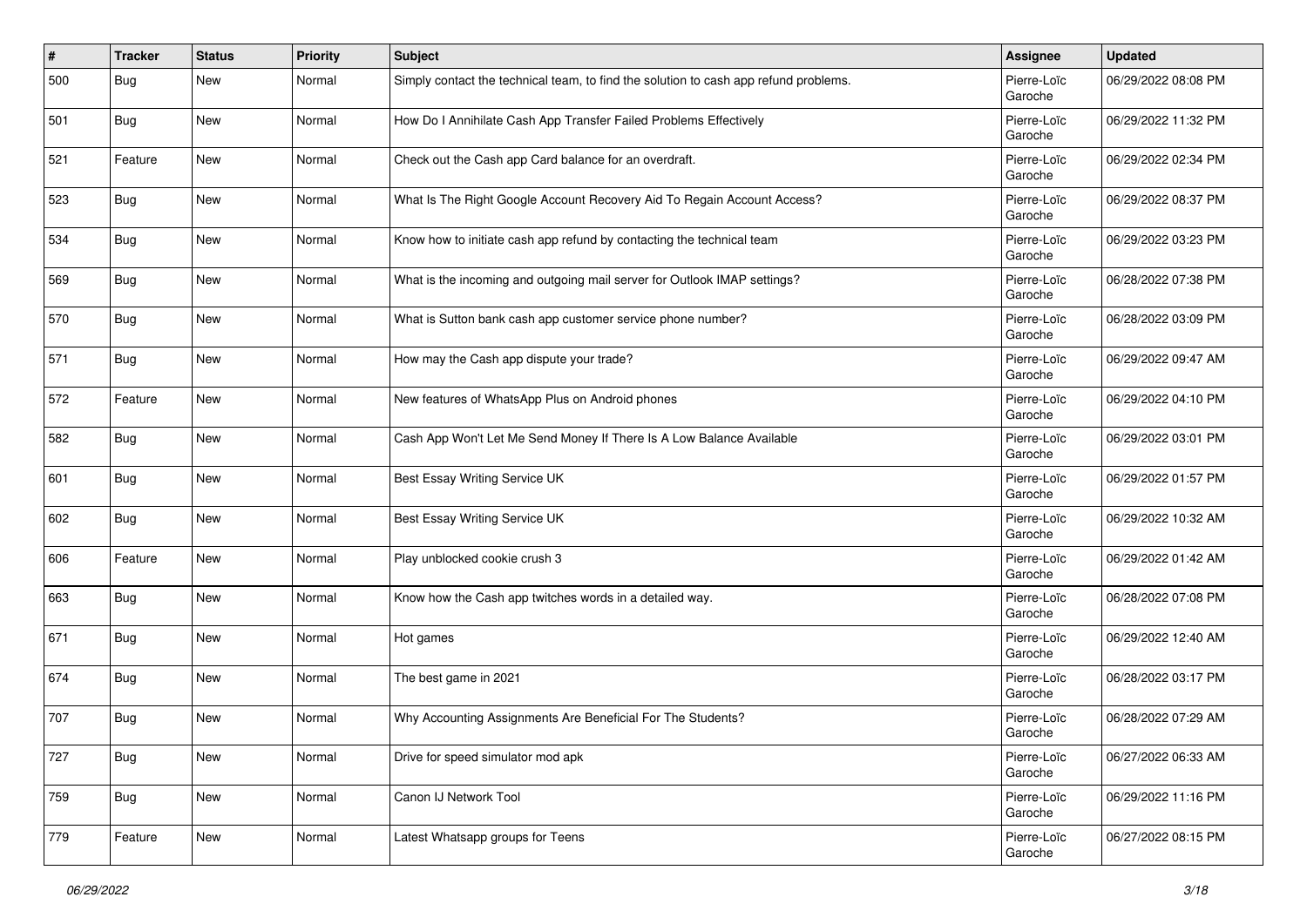| #    | <b>Tracker</b> | <b>Status</b> | <b>Priority</b> | <b>Subject</b>                                                                | Assignee               | <b>Updated</b>      |
|------|----------------|---------------|-----------------|-------------------------------------------------------------------------------|------------------------|---------------------|
| 780  | Bug            | <b>New</b>    | Normal          | Best Whatsapp Modified APKs                                                   | Pierre-Loïc<br>Garoche | 06/28/2022 05:38 PM |
| 814  | Bug            | <b>New</b>    | Normal          | Stage Fright Cure                                                             | Pierre-Loïc<br>Garoche | 06/28/2022 12:31 AM |
| 823  | Feature        | New           | Normal          | How much does Disney Plus cost?                                               | Pierre-Loïc<br>Garoche | 06/27/2022 04:05 AM |
| 824  | Feature        | <b>New</b>    | Normal          | How to watch Fox News on my Smart TV or similar devices?                      | Pierre-Loïc<br>Garoche | 06/27/2022 08:32 PM |
| 829  | Bug            | New           | Normal          | Write My Dissertation For Me UK                                               | Pierre-Loïc<br>Garoche | 06/26/2022 04:13 AM |
| 837  | Bug            | New           | Normal          | To Create An Instagram Story                                                  | Pierre-Loïc<br>Garoche | 04/01/2022 08:58 AM |
| 860  | Bug            | <b>New</b>    | Normal          | pokemon guide                                                                 | Pierre-Loïc<br>Garoche | 06/18/2022 08:18 PM |
| 866  | Feature        | <b>New</b>    | Normal          | Northern Ireland Dissertation Writing Service                                 | Pierre-Loïc<br>Garoche | 04/01/2022 09:12 AM |
| 868  | Feature        | New           | Normal          | What Is the Role of a Graphic Designer?                                       | Pierre-Loïc<br>Garoche | 04/01/2022 09:12 AM |
| 936  | <b>Bug</b>     | New           | Normal          | Avantages de l'extension AliTools pour faire du shopping sur Aliexpress       | Pierre-Loïc<br>Garoche | 04/12/2022 11:35 AM |
| 960  | Feature        | New           | Normal          | Zooming Instagram Picture In Full HD                                          | Pierre-Loïc<br>Garoche | 06/26/2022 07:18 AM |
| 1003 | <b>Bug</b>     | New           | Normal          | Drift F1 is a drifting car game inspired by F1's tracks.                      | Pierre-Loïc<br>Garoche | 05/10/2022 10:52 AM |
| 1010 | <b>Bug</b>     | New           | Normal          | what are the requirements to borrow money from cash app ? cash app borrow app | Pierre-Loïc<br>Garoche | 05/11/2022 09:29 AM |
| 1035 | <b>Bug</b>     | New           | Normal          | how to relieve spam score                                                     | Pierre-Loïc<br>Garoche | 05/18/2022 11:39 AM |
| 1038 | Bug            | <b>New</b>    | Normal          | How to Fix Canon Printer Offline ISsue                                        | Pierre-Loïc<br>Garoche | 05/27/2022 05:25 AM |
| 1054 | <b>Bug</b>     | <b>New</b>    | Normal          | Apkmodule                                                                     | Pierre-Loïc<br>Garoche | 05/26/2022 03:37 PM |
| 1055 | <b>Bug</b>     | New           | Normal          | seo apk                                                                       | Pierre-Loïc<br>Garoche | 05/27/2022 06:23 AM |
| 1064 | <b>Bug</b>     | New           | Normal          | How to delete Cash App history?                                               | Pierre-Loïc<br>Garoche | 06/11/2022 10:29 AM |
| 1088 | <b>Bug</b>     | New           | Normal          | Health And Fitness Tips 2022                                                  | Pierre-Loïc<br>Garoche | 06/20/2022 06:42 AM |
| 1110 | <b>Bug</b>     | New           | Normal          | Six Guns Mod Apk Answers Your Questions                                       | Pierre-Loïc<br>Garoche | 06/28/2022 06:26 PM |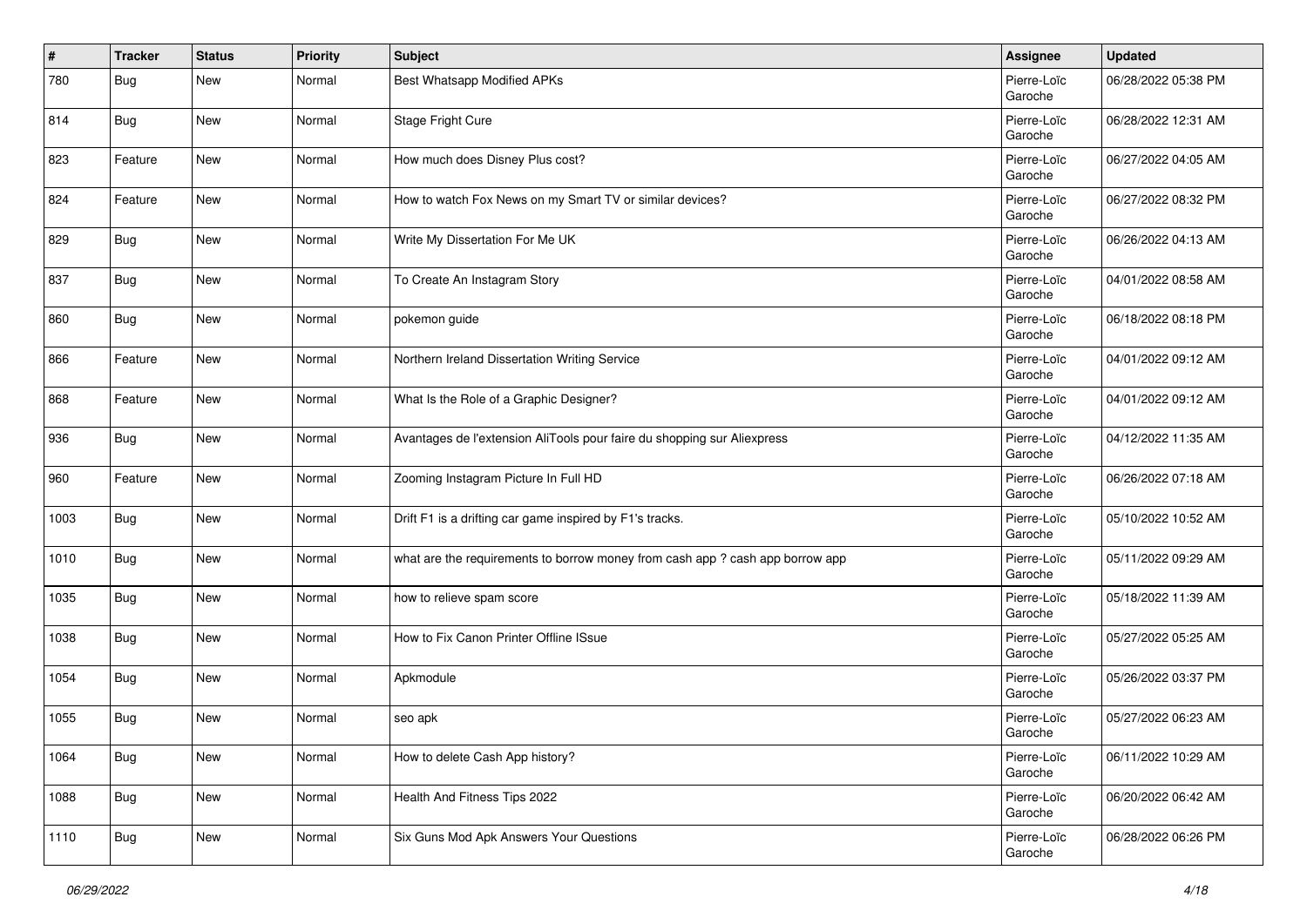| #    | <b>Tracker</b> | <b>Status</b> | <b>Priority</b> | Subject                                                                    | Assignee              | <b>Updated</b>      |
|------|----------------|---------------|-----------------|----------------------------------------------------------------------------|-----------------------|---------------------|
| 162  | Bug            | New           | Normal          | gfyuik9                                                                    | Hamza<br>Bourbouh     | 04/01/2022 08:01 AM |
| 536  | <b>Bug</b>     | <b>New</b>    | Normal          | How to check the balance on the cash app card                              | Hamza<br>Bourbouh     | 06/29/2022 01:17 PM |
| 976  | Bug            | New           | Normal          | How to delete the cash app account history right now?                      | Hamza<br>Bourbouh     | 06/28/2022 11:22 AM |
| 1017 | Feature        | New           | Normal          | fleeing the complex                                                        | Hamza<br>Bourbouh     | 05/13/2022 06:33 AM |
| 1128 | Bug            | New           | Normal          | cvjvfbdi                                                                   | Hamza<br>Bourbouh     | 06/27/2022 01:52 PM |
| 264  | <b>Bug</b>     | New           | Normal          | We Buy Your Unwanted Car                                                   | Corentin<br>Lauverjat | 06/29/2022 05:36 PM |
| 761  | Bug            | New           | Normal          | What is it about basketball that makes it so popular in the United States? | Corentin<br>Lauverjat | 06/29/2022 06:51 AM |
| 818  | <b>Bug</b>     | New           | Normal          | Have you ever played a basketball game?                                    | Corentin<br>Lauverjat | 04/01/2022 08:55 AM |
| 1047 | <b>Bug</b>     | New           | Normal          | Opensea                                                                    | Corentin<br>Lauverjat | 05/24/2022 02:32 PM |
| 153  | Bug            | New           | Normal          | urgent loan online                                                         | Christophe<br>Garion  | 06/29/2022 05:43 PM |
| 270  | Bug            | New           | Normal          | Logo Mansion                                                               | Christophe<br>Garion  | 04/01/2022 08:20 AM |
| 498  | Bug            | New           | Normal          | Téléchargeur SoundCloud : SoundCloud en Mp3                                | Christophe<br>Garion  | 06/29/2022 10:51 PM |
| 535  | <b>Bug</b>     | New           | Normal          | Getting Tangled Problems When You Try To Apply For Cash App Delete Account | Christophe<br>Garion  | 06/26/2022 04:51 PM |
| 579  | Bug            | New           | Normal          | YOUR CV MAKES YOUR FIRST IMPRESSION                                        | Christophe<br>Garion  | 06/27/2022 12:22 PM |
| 694  | Bug            | New           | Normal          | How to Get Guidance On How To Cash App Withdrawal Limit?                   | Christophe<br>Garion  | 06/29/2022 03:09 PM |
| 722  | <b>Bug</b>     | New           | Normal          | Vergrößern Sie Instagram-Fotos mit instazoom                               | Christophe<br>Garion  | 06/28/2022 07:21 AM |
| 797  | Bug            | New           | Normal          | Psychedelic                                                                | Christophe<br>Garion  | 06/28/2022 11:11 PM |
| 805  | <b>Bug</b>     | New           | Normal          | Ketamine Online Store                                                      | Christophe<br>Garion  | 06/28/2022 10:04 PM |
| 858  | <b>Bug</b>     | New           | Normal          | opourid                                                                    | Christophe<br>Garion  | 04/01/2022 09:13 AM |
| 899  | Feature        | New           | Normal          | Application of Optical Fiber Gyroscope                                     | Christophe<br>Garion  | 04/02/2022 11:23 AM |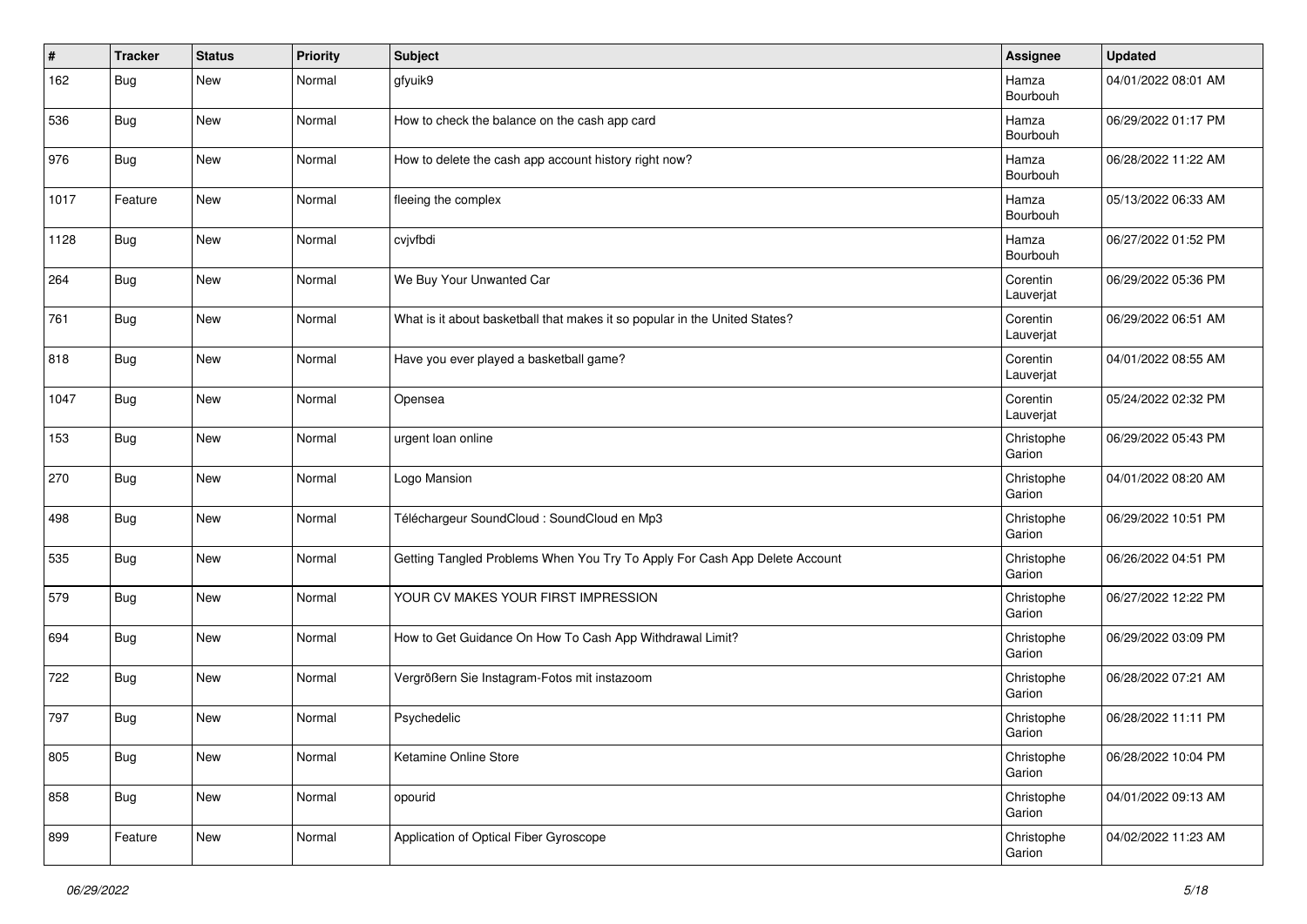| $\vert$ # | <b>Tracker</b> | <b>Status</b> | <b>Priority</b> | <b>Subject</b>                                                                                                                               | Assignee             | <b>Updated</b>      |
|-----------|----------------|---------------|-----------------|----------------------------------------------------------------------------------------------------------------------------------------------|----------------------|---------------------|
| 938       | Bug            | <b>New</b>    | Normal          | Would you like to have your own ringtone                                                                                                     | Christophe<br>Garion | 06/26/2022 09:54 PM |
| 939       | <b>Bug</b>     | <b>New</b>    | Normal          | Ability to change sound notifications                                                                                                        | Christophe<br>Garion | 06/27/2022 11:29 PM |
| 955       | Bug            | <b>New</b>    | Normal          | How Long Does Verification Take On Cash App If You Apply For The Verification?                                                               | Christophe<br>Garion | 06/25/2022 10:50 PM |
| 986       | Bug            | <b>New</b>    | Normal          | dbhdsvbhdf                                                                                                                                   | Christophe<br>Garion | 06/27/2022 04:12 PM |
| 1000      | Bug            | New           | Normal          | Super easy way to zoom photos and upload to Instagram                                                                                        | Christophe<br>Garion | 06/28/2022 06:14 PM |
| 1037      | Feature        | <b>New</b>    | Normal          | 1p Isd                                                                                                                                       | Christophe<br>Garion | 05/19/2022 05:25 AM |
| 1074      | Bug            | <b>New</b>    | Normal          | Dissertation writing help at economical rates!                                                                                               | Christophe<br>Garion | 06/06/2022 04:48 PM |
| 1093      | Bug            | <b>New</b>    | Normal          | Uniswap Exchange                                                                                                                             | Christophe<br>Garion | 06/14/2022 11:55 AM |
| 1109      | Feature        | <b>New</b>    | Normal          | Six Guns Mod Apk Answers Your Questions                                                                                                      | Christophe<br>Garion | 06/26/2022 09:12 AM |
| 118       | Bug            | <b>New</b>    | Normal          | golf                                                                                                                                         | Anonymous            | 06/29/2022 07:36 PM |
| 167       | Bug            | <b>New</b>    | Normal          | instant loan without documents                                                                                                               | Anonymous            | 06/28/2022 07:35 PM |
| 226       | Bug            | New           | Normal          | How to find reliable service reviews                                                                                                         | Anonymous            | 04/01/2022 08:46 AM |
| 269       | Bug            | New           | Normal          | Is there such a site for app design?                                                                                                         | Anonymous            | 06/29/2022 11:19 PM |
| 274       | Bug            | New           | Normal          | How AI is transforming coupon marketing campaigns?                                                                                           | Anonymous            | 06/27/2022 01:54 PM |
| 281       | Feature        | <b>New</b>    | Normal          | what are the types of Ringtones?                                                                                                             | Anonymous            | 06/29/2022 11:22 PM |
| 509       | Feature        | New           | Normal          | Fashion                                                                                                                                      | Anonymous            | 06/29/2022 11:19 AM |
| 510       | Feature        | New           | Normal          | Fashion                                                                                                                                      | Anonymous            | 06/29/2022 11:10 PM |
| 511       | Feature        | New           | Normal          | Fashion                                                                                                                                      | Anonymous            | 06/27/2022 12:17 AM |
| 513       | Bug            | New           | Normal          | Unlock cash app account using the easy steps:                                                                                                | Anonymous            | 06/29/2022 04:45 PM |
| 530       | Bug            | <b>New</b>    | Normal          | Cheap Assignment Writing Service UK                                                                                                          | Anonymous            | 06/28/2022 11:00 PM |
| 531       | Bug            | <b>New</b>    | Normal          | Cheap Assignment Writing Service UK                                                                                                          | Anonymous            | 06/29/2022 12:18 PM |
| 75        | Bug            | New           | Normal          | exception File "checks/algebraicLoop.ml", line 368, characters 16-22: Assertion failed                                                       |                      | 06/29/2022 09:56 PM |
| 76        | Bug            | New           | Normal          | Import error: Load error: imported node real_to_int declared in a regular Lustre file. File "include/conv.lusi",<br>line 1, characters 0-64: |                      | 06/29/2022 05:50 PM |
| 113       | Bug            | <b>New</b>    | Normal          | ufc 254 live                                                                                                                                 |                      | 06/27/2022 08:54 AM |
| 114       | Bug            | <b>New</b>    | Normal          | <b>Medical Research Writing Services</b>                                                                                                     |                      | 06/28/2022 12:06 AM |
| 115       | <b>Bug</b>     | <b>New</b>    | Normal          | <b>NFL LIVE STREAM</b>                                                                                                                       |                      | 06/29/2022 07:00 PM |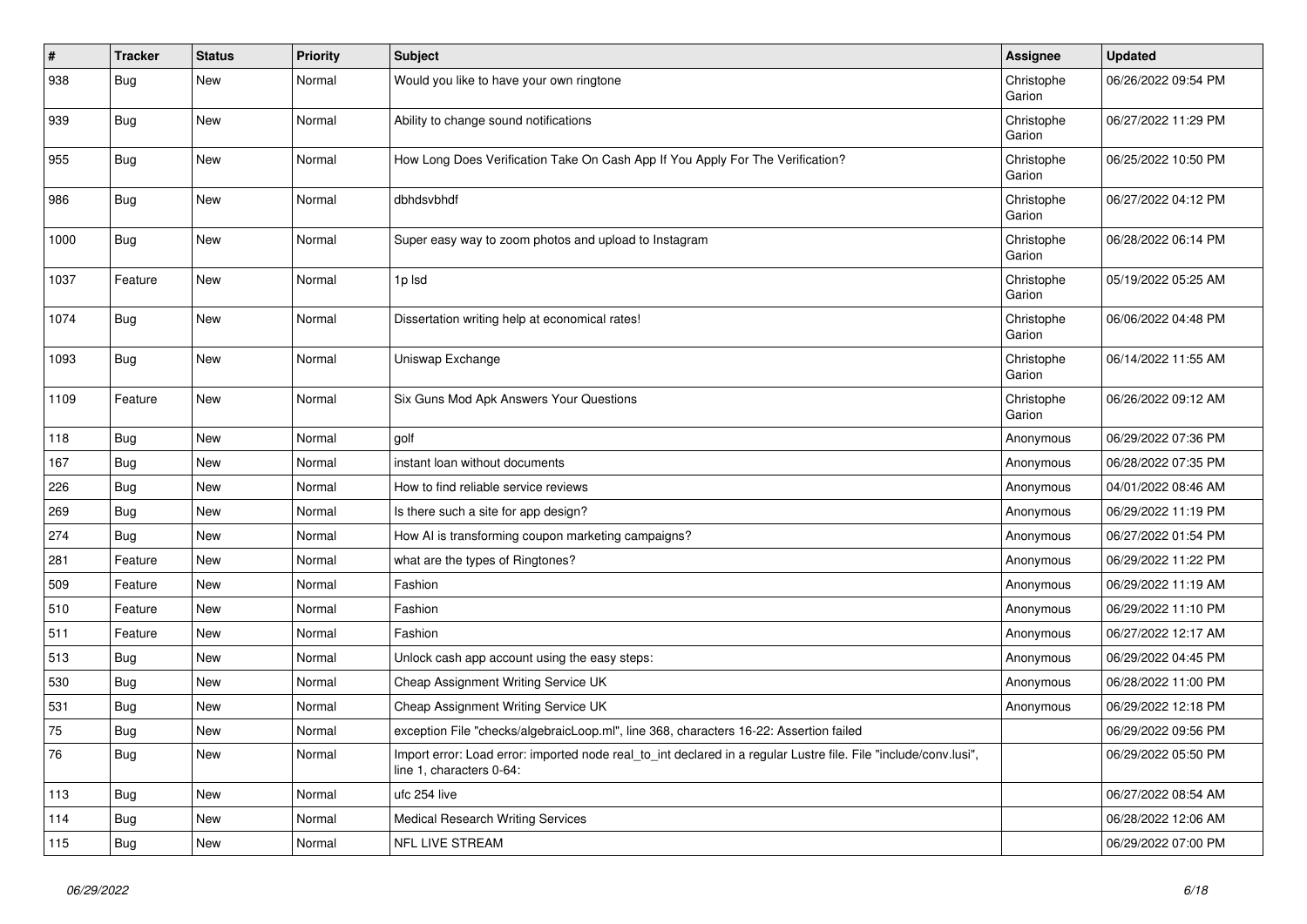| $\vert$ # | <b>Tracker</b> | <b>Status</b> | <b>Priority</b> | Subject                                                                                      | Assignee | <b>Updated</b>      |
|-----------|----------------|---------------|-----------------|----------------------------------------------------------------------------------------------|----------|---------------------|
| 116       | Bug            | New           | Normal          | aertaeyg                                                                                     |          | 06/27/2022 11:06 PM |
| 117       | Bug            | New           | Normal          | How to Watch Cowboys vs Cardinals Game Live Stream FREE TV                                   |          | 04/01/2022 08:08 AM |
| 119       | Bug            | New           | Normal          | klhjigyu                                                                                     |          | 06/29/2022 06:19 PM |
| 121       | <b>Bug</b>     | New           | Normal          | xgfhjmghtm                                                                                   |          | 04/01/2022 07:56 AM |
| 122       | <b>Bug</b>     | New           | Normal          | <b>AFL Live Stream</b>                                                                       |          | 04/01/2022 07:55 AM |
| 123       | <b>Bug</b>     | New           | Normal          | https://www.reddit.com/r/NRLgrandfinal2020/                                                  |          | 06/28/2022 06:50 PM |
| 124       | Bug            | New           | Normal          | https://www.bigmarker.com/ustvpass/LIVE-Atlanta-Falcons-vs-Carolina-Panthers-NFL-Week-8-Game |          | 04/01/2022 07:55 AM |
| 125       | Bug            | New           | Normal          | vbvnm                                                                                        |          | 04/01/2022 07:55 AM |
| 126       | Feature        | New           | Normal          | Stussy Air Force 1 replica                                                                   |          | 06/29/2022 02:04 PM |
| 127       | Feature        | New           | Normal          | replica af1                                                                                  |          | 04/01/2022 07:55 AM |
| 128       | Bug            | New           | Normal          | dfgbd                                                                                        |          | 06/28/2022 09:48 AM |
| 129       | Bug            | New           | Normal          | xcvgbgh                                                                                      |          | 06/28/2022 11:10 AM |
| 131       | Bug            | New           | Normal          | triokids                                                                                     |          | 04/01/2022 07:54 AM |
| 132       | Bug            | New           | Normal          | concrete-everything                                                                          |          | 06/29/2022 05:41 PM |
| 133       | Bug            | New           | Normal          | craftlabs                                                                                    |          | 06/29/2022 10:22 AM |
| 134       | Bug            | New           | Normal          | wisegolfers                                                                                  |          | 06/29/2022 06:38 AM |
| 135       | <b>Bug</b>     | New           | Normal          | factspress                                                                                   |          | 04/01/2022 07:52 AM |
| 136       | Bug            | New           | Normal          | snappow                                                                                      |          | 06/29/2022 10:52 PM |
| 137       | <b>Bug</b>     | New           | Normal          | hcbets                                                                                       |          | 04/01/2022 07:52 AM |
| 138       | <b>Bug</b>     | New           | Normal          | own-sweethome                                                                                |          | 06/28/2022 08:42 PM |
| 139       | Bug            | New           | Normal          | relseo                                                                                       |          | 06/28/2022 08:48 PM |
| 140       | Bug            | New           | Normal          | sugarbalanceusa                                                                              |          | 06/29/2022 04:56 PM |
| 141       | Feature        | New           | Normal          | Something about jerry curly                                                                  |          | 06/29/2022 09:32 PM |
| 142       | Feature        | New           | Normal          | About ashimary hair                                                                          |          | 06/29/2022 07:17 PM |
| 143       | Bug            | New           | Normal          | Bob lace front wigs                                                                          |          | 06/29/2022 11:22 PM |
| 144       | <b>Bug</b>     | New           | Normal          | curly bob lace front wigs                                                                    |          | 06/26/2022 01:44 PM |
| 145       | Bug            | New           | Normal          | abdulbaissagar                                                                               |          | 06/29/2022 01:56 PM |
| 146       | I Bug          | New           | Normal          | bayabais                                                                                     |          | 06/29/2022 08:05 PM |
| 147       | Bug            | New           | Normal          | xzxgfufi                                                                                     |          | 04/01/2022 07:54 AM |
| 148       | Bug            | New           | Normal          | zxZdfg                                                                                       |          | 04/01/2022 08:01 AM |
| 149       | Bug            | New           | Normal          | dftgy                                                                                        |          | 06/28/2022 06:18 PM |
| 150       | Bug            | New           | Normal          | dfgh                                                                                         |          | 06/29/2022 09:47 PM |
| 151       | Feature        | New           | Normal          | Law Essay Writing Service - Assignments Planet                                               |          | 06/29/2022 06:45 PM |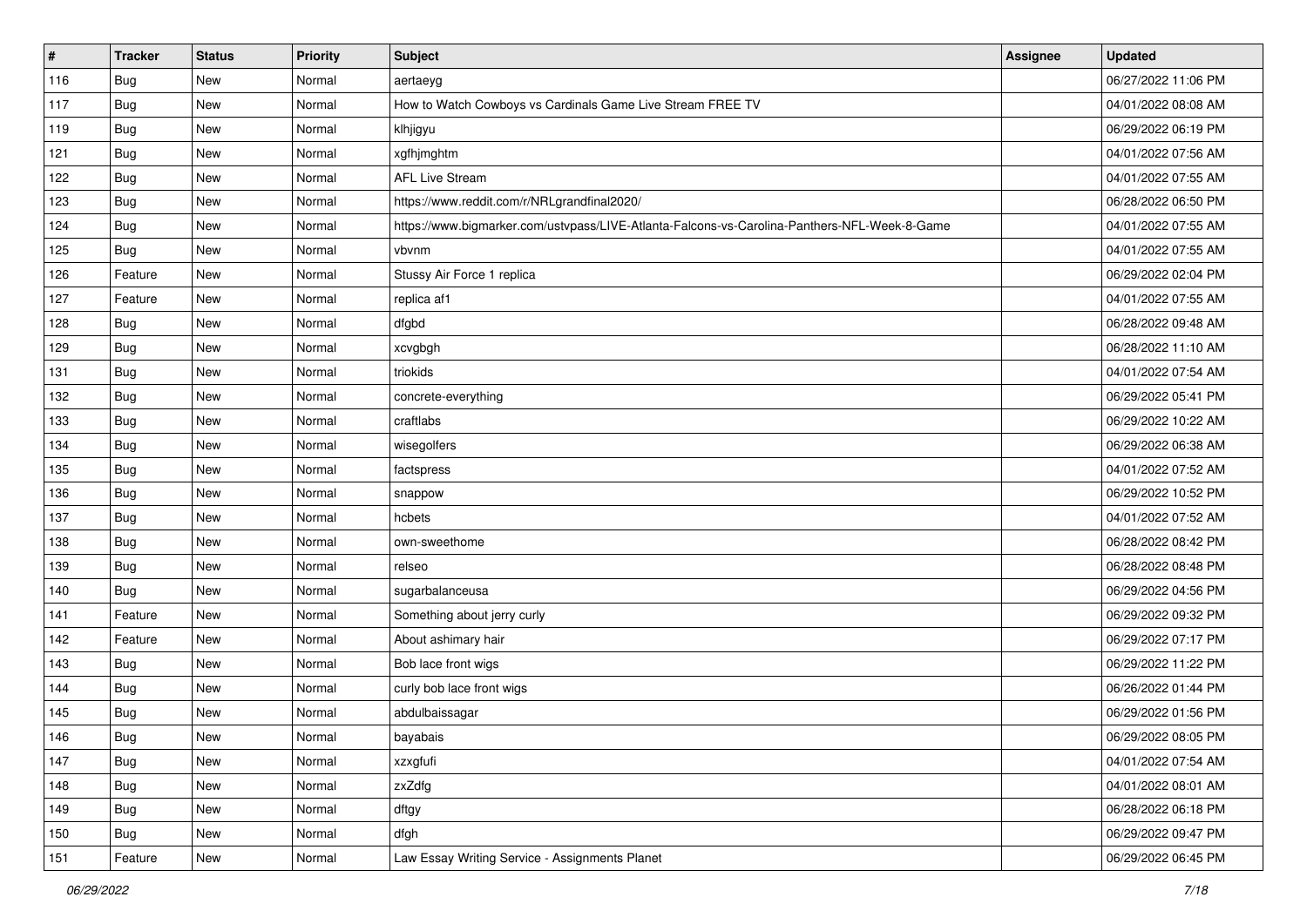| $\pmb{\#}$ | <b>Tracker</b> | <b>Status</b> | <b>Priority</b> | <b>Subject</b>                            | <b>Assignee</b> | <b>Updated</b>      |
|------------|----------------|---------------|-----------------|-------------------------------------------|-----------------|---------------------|
| 154        | <b>Bug</b>     | New           | Normal          | fdgyyrut gyrtrw                           |                 | 06/27/2022 01:21 AM |
| 156        | <b>Bug</b>     | <b>New</b>    | Normal          | Access old cash app account               |                 | 04/01/2022 08:00 AM |
| 157        | Bug            | New           | Normal          | Forget cash app pin                       |                 | 06/29/2022 12:43 PM |
| 158        | Bug            | New           | Normal          | dfghj zcvgh                               |                 | 06/27/2022 07:28 AM |
| 159        | <b>Bug</b>     | <b>New</b>    | Normal          | xfguih njgkh                              |                 | 06/28/2022 04:45 PM |
| 160        | Bug            | New           | Normal          | rtyuiv wbhyu                              |                 | 04/01/2022 07:56 AM |
| 161        | <b>Bug</b>     | <b>New</b>    | Normal          | dfdrtyuio                                 |                 | 06/29/2022 12:00 PM |
| 163        | Bug            | <b>New</b>    | Normal          | jknjopl[                                  |                 | 04/01/2022 07:58 AM |
| 164        | Bug            | <b>New</b>    | Normal          | dfgbd                                     |                 | 06/29/2022 11:36 PM |
| 165        | Bug            | <b>New</b>    | Normal          | dfgbd                                     |                 | 04/01/2022 07:57 AM |
| 166        | <b>Bug</b>     | New           | Normal          | dfgbd                                     |                 | 04/01/2022 07:57 AM |
| 168        | Bug            | New           | Normal          | UFC 256 Live Stream Online                |                 | 06/29/2022 03:42 PM |
| 169        | Bug            | <b>New</b>    | Normal          | CV Maker - UAE CV Writing Agency          |                 | 06/28/2022 05:38 PM |
| 170        | Feature        | <b>New</b>    | Normal          | top mba colleges in bangalore             |                 | 06/28/2022 10:55 AM |
| 171        | Feature        | New           | Normal          | loan management system                    |                 | 06/28/2022 08:24 PM |
| 172        | Feature        | New           | Normal          | pgdm colleges in bangalore                |                 | 06/23/2022 10:47 PM |
| 173        | Feature        | <b>New</b>    | Normal          | private limited company registration      |                 | 06/28/2022 09:51 PM |
| 174        | Feature        | <b>New</b>    | Normal          | Digital Marketing Philadelphia            |                 | 06/28/2022 11:34 AM |
| 175        | Feature        | New           | Normal          | All About Cash App Transfer Fail Problems |                 | 06/29/2022 06:38 PM |
| 176        | Bug            | <b>New</b>    | Normal          | instant loan without documents            |                 | 06/18/2022 01:43 PM |
| 177        | Feature        | New           | Normal          | HD lace silky straight human hair wig     |                 | 04/01/2022 08:41 AM |
| 178        | Bug            | <b>New</b>    | Normal          | transparent lace wigs                     |                 | 06/29/2022 05:31 AM |
| 179        | <b>Bug</b>     | <b>New</b>    | Normal          | body wave                                 |                 | 04/01/2022 08:41 AM |
| 180        | Feature        | New           | Normal          | homoeobazaar                              |                 | 06/29/2022 09:22 PM |
| 181        | Bug            | New           | Normal          | <b>Healthcare Custom Writing Services</b> |                 | 06/29/2022 07:35 PM |
| 182        | Bug            | <b>New</b>    | Normal          | <b>Healthcare Custom Writing Services</b> |                 | 06/28/2022 10:53 AM |
| 183        | Bug            | New           | Normal          | Nursing Assignment Help Online            |                 | 06/29/2022 05:59 PM |
| 184        | <b>Bug</b>     | New           | Normal          | Affordable Business Writing Services      |                 | 06/29/2022 05:53 AM |
| 185        | Bug            | New           | Normal          | Non-Plagiarized Research Writing          |                 | 06/29/2022 07:58 AM |
| 186        | Feature        | New           | Normal          | homoeobazaar                              |                 | 06/28/2022 04:29 PM |
| 187        | <b>Bug</b>     | New           | Normal          | High Quality Replic 350 V2 Carbon         |                 | 04/01/2022 08:40 AM |
| 189        | <b>Bug</b>     | New           | Normal          | <b>College Biology Writing Services</b>   |                 | 06/29/2022 10:51 PM |
| 190        | <b>Bug</b>     | New           | Normal          | All About Cash App Transfer Fail Problems |                 | 06/29/2022 10:03 PM |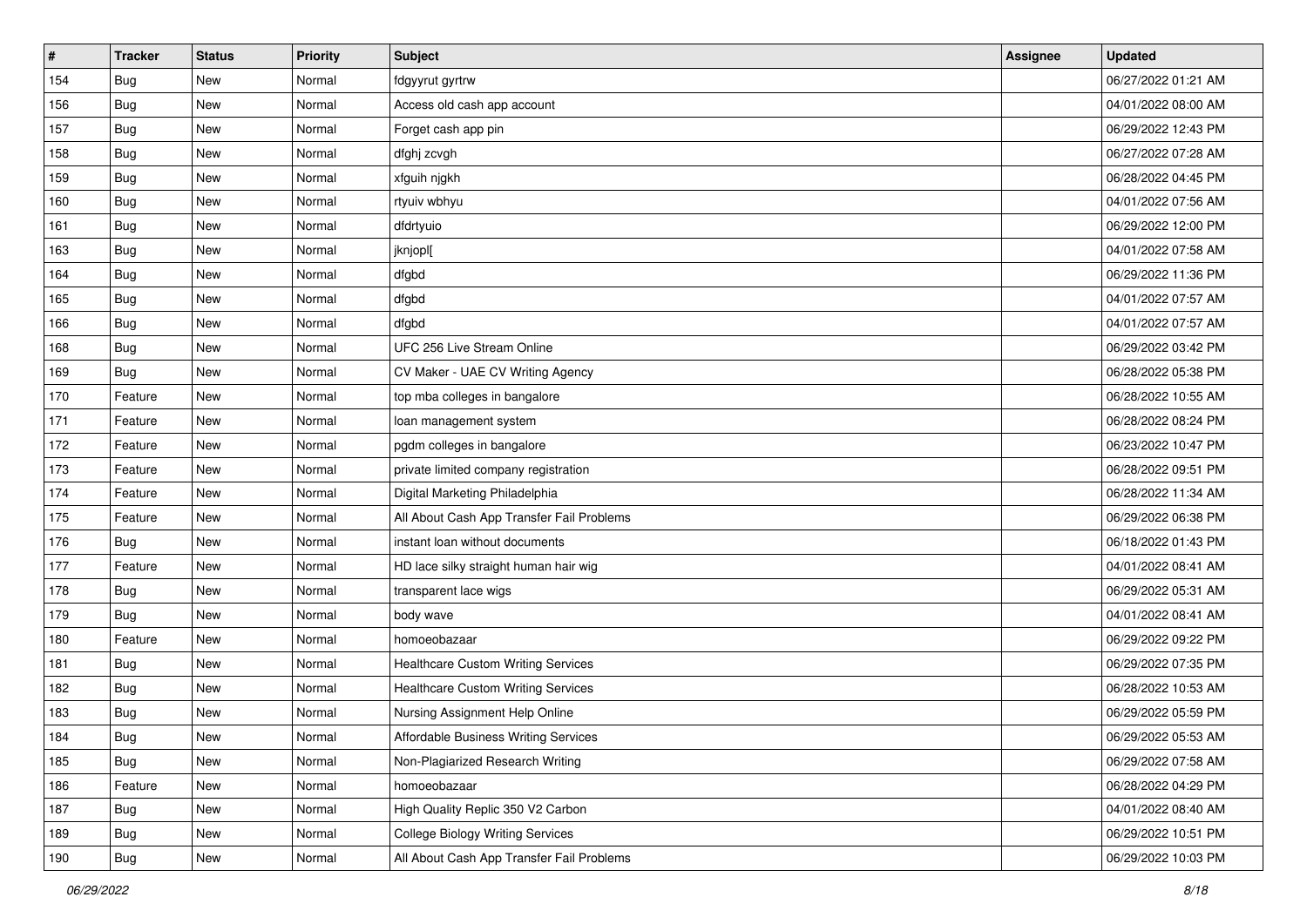| $\#$ | <b>Tracker</b> | <b>Status</b> | <b>Priority</b> | <b>Subject</b>                                                                                                  | <b>Assignee</b> | <b>Updated</b>      |
|------|----------------|---------------|-----------------|-----------------------------------------------------------------------------------------------------------------|-----------------|---------------------|
| 191  | Bug            | New           | Normal          | <b>B2B Branding</b>                                                                                             |                 | 06/13/2022 12:50 AM |
| 192  | Bug            | New           | Normal          | The code Caffe                                                                                                  |                 | 05/09/2022 10:16 AM |
| 193  | Bug            | New           | Normal          | 18% Discount on Homeopathic medicines                                                                           |                 | 06/28/2022 03:38 AM |
| 194  | Bug            | New           | Normal          | lace closure wigs                                                                                               |                 | 06/28/2022 02:29 PM |
| 195  | Bug            | <b>New</b>    | Normal          | homoeobazaar                                                                                                    |                 | 04/01/2022 08:23 AM |
| 196  | Bug            | New           | Normal          | Homoeobazaar For Homeopathy Medicines                                                                           |                 | 06/27/2022 02:18 PM |
| 197  | Bug            | <b>New</b>    | Normal          | SBL JABORANDI PLUS HAIR OIL - COMPLETE SCALP CARE (100ML)                                                       |                 | 06/29/2022 09:04 PM |
| 198  | Bug            | New           | Normal          | DR. RECKEWEG R42 (HAEMOVENIN) (22ML)                                                                            |                 | 06/26/2022 05:31 AM |
| 199  | Bug            | New           | Normal          | SBL CLEARSTONE DROPS (30ML)                                                                                     |                 | 04/01/2022 08:23 AM |
| 200  | Bug            | New           | Normal          | uiopi[o                                                                                                         |                 | 06/28/2022 12:33 AM |
| 201  | Bug            | New           | Normal          | closure wig                                                                                                     |                 | 06/28/2022 12:58 PM |
| 202  | Bug            | New           | Normal          | blonde wig                                                                                                      |                 | 06/29/2022 11:08 AM |
| 204  | Feature        | New           | Normal          | New Car Tyres                                                                                                   |                 | 04/01/2022 08:40 AM |
| 208  | Bug            | <b>New</b>    | Normal          | Why Cash app won't let me send money if scammed?                                                                |                 | 04/01/2022 08:54 AM |
| 209  | Bug            | New           | Normal          | Neglect to access old Cash App account considering message notice issue? Contact help.                          |                 | 06/29/2022 10:55 PM |
| 210  | <b>Bug</b>     | New           | Normal          | Issue with check symbol in Cash App? Dial assist number with calling Cash App customer service phone<br>number. |                 | 06/28/2022 09:09 AM |
| 211  | Bug            | <b>New</b>    | Normal          | Problem in Cash App rebate? Call Cash App customer service number for help.                                     |                 | 06/29/2022 01:49 PM |
| 212  | Feature        | New           | Normal          | How good is the market for gaming mobile apps at the moment?                                                    |                 | 05/17/2022 11:09 AM |
| 213  | Bug            | <b>New</b>    | Normal          | fix HP Notebook Missing Operating System Error Message                                                          |                 | 04/01/2022 08:53 AM |
| 214  | Feature        | New           | Normal          | Five Christmas Apps For Apple Users                                                                             |                 | 06/29/2022 06:15 PM |
| 215  | Bug            | <b>New</b>    | Normal          | How For Top Level Cell Phone For You                                                                            |                 | 06/27/2022 09:19 PM |
| 217  | Bug            | New           | Normal          | How this service matter most?                                                                                   |                 | 06/29/2022 11:28 AM |
| 218  | Bug            | New           | Normal          | Popular Educational trends                                                                                      |                 | 06/29/2022 10:45 PM |
| 219  | Bug            | New           | Normal          | Free Ringtones for Cell Phones.                                                                                 |                 | 06/29/2022 08:59 PM |
| 220  | Feature        | New           | Normal          | essay writing services                                                                                          |                 | 06/26/2022 04:55 PM |
| 221  | Bug            | New           | Normal          | The Best APk                                                                                                    |                 | 04/01/2022 08:49 AM |
| 222  | Bug            | <b>New</b>    | Normal          | Social Profile links                                                                                            |                 | 06/29/2022 05:59 AM |
| 223  | <b>Bug</b>     | New           | Normal          | WhatsApp Plus: Download, Update and Themes                                                                      |                 | 06/03/2022 08:07 PM |
| 225  | <b>Bug</b>     | New           | Normal          | instant personal loan                                                                                           |                 | 06/29/2022 06:37 AM |
| 227  | <b>Bug</b>     | New           | Normal          | Cash App Help & Solutions - Here You Will Get Better Assistance                                                 |                 | 06/25/2022 11:21 PM |
| 228  | Bug            | New           | Normal          | Why Does Cash App Transaction Failed? - Here Is the Answer                                                      |                 | 06/29/2022 11:02 PM |
| 229  | Feature        | New           | Normal          | How To Delete Cash App Account? - Check Out the Steps In Detail                                                 |                 | 06/28/2022 07:06 PM |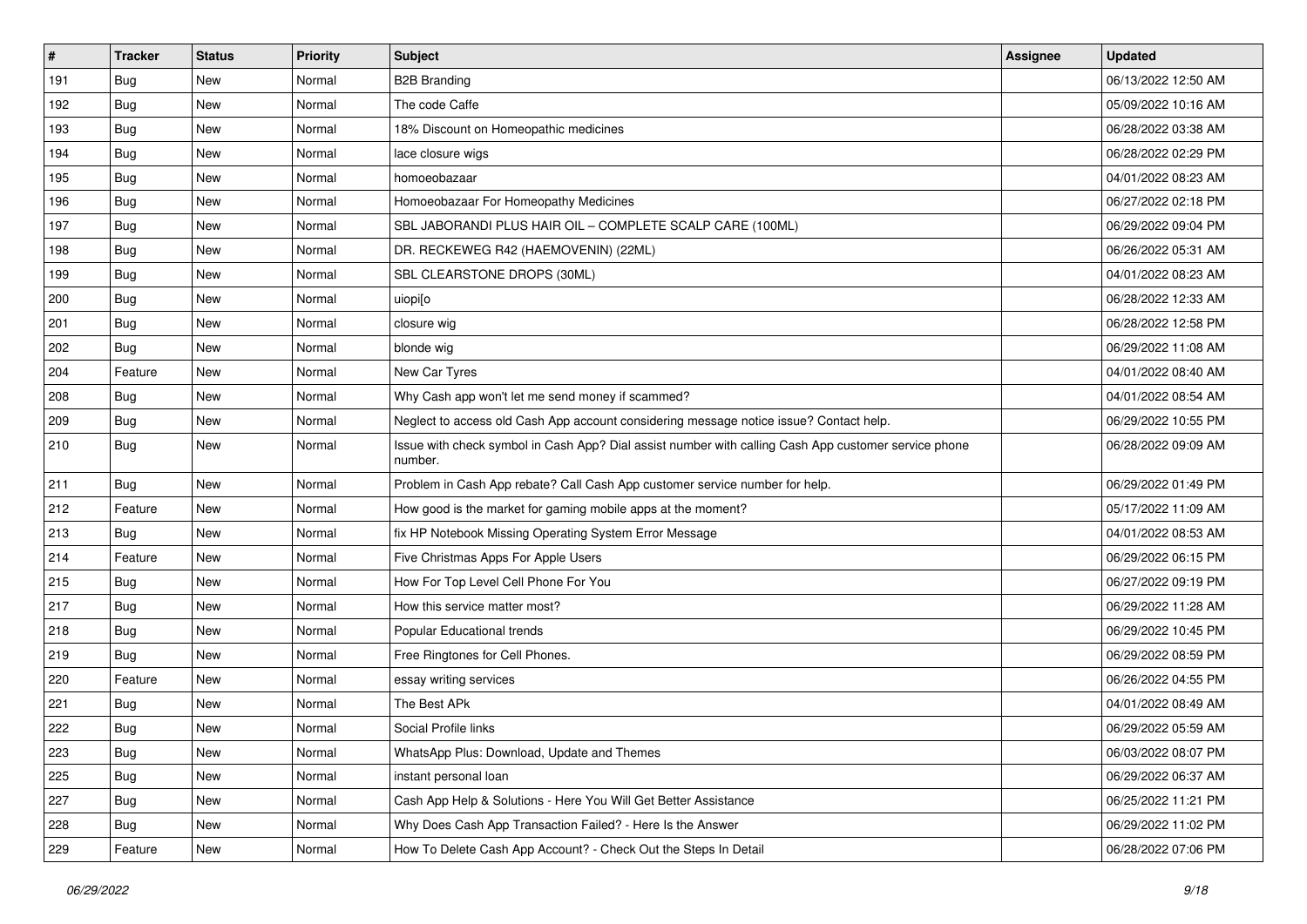| $\pmb{\#}$ | <b>Tracker</b> | <b>Status</b> | <b>Priority</b> | Subject                                                             | <b>Assignee</b> | <b>Updated</b>      |
|------------|----------------|---------------|-----------------|---------------------------------------------------------------------|-----------------|---------------------|
| 230        | Bug            | New           | Normal          | Add Money To Cash App Card - Auto Cash Apps                         |                 | 06/29/2022 09:34 PM |
| 232        | Bug            | New           | Normal          | FM whatsapp messaging app.                                          |                 | 06/27/2022 10:04 AM |
| 233        | Bug            | New           | Normal          | Anauthorsway.com: My User Experience                                |                 | 06/27/2022 12:02 PM |
| 234        | Bug            | New           | Normal          | My Personal Experience With the College Writing Services            |                 | 06/29/2022 12:28 PM |
| 236        | Bug            | <b>New</b>    | Normal          | HP Printer Assistant Software   Download & Install HP Assistant     |                 | 04/01/2022 08:16 AM |
| 237        | Feature        | New           | Normal          | HP Printer Assistant Software   Download & Install HP Assistant     |                 | 06/29/2022 09:37 PM |
| 239        | Bug            | <b>New</b>    | Normal          | Algunas características más de Choices MOD APK                      |                 | 06/28/2022 08:47 PM |
| 240        | Feature        | New           | Normal          | Juego interesante de Dragon Ball Legends MOD APK                    |                 | 06/28/2022 02:55 PM |
| 241        | Feature        | New           | Normal          | How to get a complete solution of Big Ideas Math Answers?           |                 | 04/01/2022 08:15 AM |
| 242        | Feature        | New           | Normal          | Descripción de Torque Pro MOD APK para Android                      |                 | 06/28/2022 01:14 AM |
| 243        | Feature        | New           | Normal          | Reconstruir la pandilla de la mafia en Gangstar Vegas MOD APK       |                 | 06/29/2022 12:33 PM |
| 244        | Bug            | New           | Normal          | Quels sont les avantages des stations de radio en ligne.            |                 | 06/29/2022 09:56 PM |
| 245        | Bug            | New           | Normal          | Write My Essay For Me Cheap                                         |                 | 06/29/2022 04:10 AM |
| 246        | Bug            | New           | Normal          | The Beast App                                                       |                 | 06/29/2022 02:43 PM |
| 247        | Bug            | <b>New</b>    | Normal          | best 4 Channel Amp                                                  |                 | 06/28/2022 07:58 AM |
| 248        | Bug            | New           | Normal          | Mobile ringtones and attractiveness ringtones                       |                 | 06/29/2022 07:31 PM |
| 250        | Bug            | New           | Normal          | Reviews of phone ringtones                                          |                 | 06/29/2022 12:29 AM |
| 252        | Bug            | New           | Normal          | Samsung U600 - Is Essential Business And Personal Phone             |                 | 04/04/2022 04:45 AM |
| 253        | Bug            | New           | Normal          | Florence Lawrence                                                   |                 | 06/29/2022 06:22 PM |
| 254        | Feature        | New           | Normal          | best ayurvedic treatment for psoriasis                              |                 | 04/01/2022 08:13 AM |
| 255        | Feature        | New           | Normal          | best doctor for psoriasis                                           |                 | 06/29/2022 11:02 PM |
| 256        | Bug            | New           | Normal          | <b>Fake Travis Scott Shoes</b>                                      |                 | 04/01/2022 08:12 AM |
| 257        | Bug            | <b>New</b>    | Normal          | Best latte machines                                                 |                 | 06/29/2022 09:17 PM |
| 258        | Bug            | New           | Normal          | Fake Nike Dunk High AMBUSH Deep Royal                               |                 | 06/29/2022 08:21 PM |
| 259        | Bug            | <b>New</b>    | Normal          | call center services                                                |                 | 06/26/2022 01:30 AM |
| 260        | <b>Bug</b>     | New           | Normal          | Web Design Services Near Me                                         |                 | 06/26/2022 11:55 AM |
| 261        | Bug            | New           | Normal          | Ringtone Downloads - Easy Ways Come Up With Your Own Ringtones      |                 | 06/29/2022 08:23 AM |
| 262        | <b>Bug</b>     | New           | Normal          | It this true to dealing Wuth                                        |                 | 06/29/2022 06:48 AM |
| 265        | Bug            | New           | Normal          | 3 Faq's On Downloading To Your Apple Ipod                           |                 | 06/28/2022 11:07 PM |
| 267        | <b>Bug</b>     | New           | Normal          | How To Use Internet Radio Services To Listen To Your Favorite Songs |                 | 06/29/2022 11:06 PM |
| 268        | Bug            | New           | Normal          | Fashionj                                                            |                 | 04/01/2022 08:20 AM |
| 271        | Feature        | New           | Normal          | Fashion                                                             |                 | 06/28/2022 06:41 PM |
| 272        | Feature        | New           | Normal          | Fashion                                                             |                 | 06/27/2022 03:53 PM |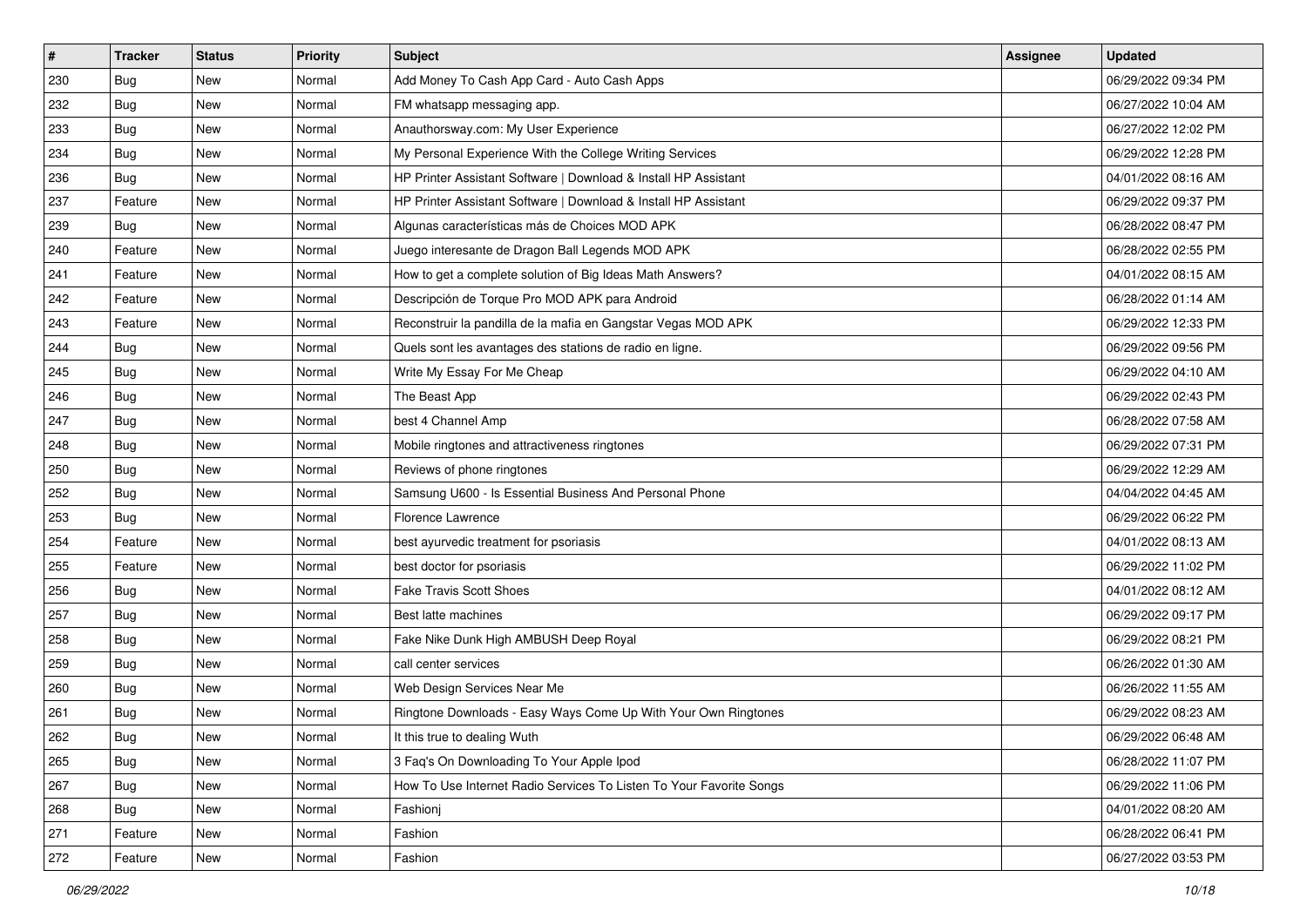| $\pmb{\#}$ | <b>Tracker</b> | <b>Status</b> | <b>Priority</b> | Subject                                                         | <b>Assignee</b> | <b>Updated</b>      |
|------------|----------------|---------------|-----------------|-----------------------------------------------------------------|-----------------|---------------------|
| 276        | Feature        | New           | Normal          | Nike Dunks Replica                                              |                 | 04/01/2022 08:19 AM |
| 277        | Feature        | New           | Normal          | Nike Dunks Replica                                              |                 | 04/01/2022 08:19 AM |
| 278        | Bug            | New           | Normal          | Cash App Help & Solutions - Here You Will Get Better Assistance |                 | 06/29/2022 09:06 PM |
| 280        | Bug            | New           | Normal          | Pacific Web Design                                              |                 | 06/28/2022 01:25 PM |
| 282        | Bug            | <b>New</b>    | Normal          | Activate Cash App Card: Learn Simple Steps & Fix Errors         |                 | 06/29/2022 06:36 PM |
| 283        | Bug            | New           | Normal          | Cash App To PayPal Transfer Money - Check Out The Steps Here    |                 | 04/01/2022 08:17 AM |
| 284        | <b>Bug</b>     | New           | Normal          | All About Cash App Transfer Fail Problems                       |                 | 06/28/2022 08:24 AM |
| 285        | Bug            | New           | Normal          | Have you ever written an essay?                                 |                 | 06/29/2022 12:45 PM |
| 286        | Bug            | New           | Normal          | All About Cash App Transfer Fail Problems                       |                 | 04/01/2022 07:49 AM |
| 287        | Bug            | New           | Normal          | Make shopping easier                                            |                 | 04/01/2022 08:41 AM |
| 288        | Bug            | New           | Normal          | Make shopping easier                                            |                 | 04/01/2022 07:56 AM |
| 289        | Bug            | New           | Normal          | Recover Yahoo Mail Forgotten Password - Explore Kanata Chinese  |                 | 06/29/2022 03:35 PM |
| 292        | <b>Bug</b>     | New           | Normal          | Venmo to Cash App Transfer Of Money- Explore Here               |                 | 06/29/2022 05:52 PM |
| 295        | <b>Bug</b>     | New           | Normal          | Headliner Repair Services in Jonesboro GA                       |                 | 04/01/2022 07:21 AM |
| 296        | Bug            | New           | Normal          | Window Tinting Services in Jonesboro GA                         |                 | 04/01/2022 07:21 AM |
| 297        | <b>Bug</b>     | New           | Normal          | Auto Lighting Installation Services in Norcross GA              |                 | 04/01/2022 07:21 AM |
| 298        | <b>Bug</b>     | New           | Normal          | Car Stereo Installation Services in Norcross GA                 |                 | 04/01/2022 07:20 AM |
| 299        | Bug            | New           | Normal          | Brake Caliper Painting Services in Norcross GA                  |                 | 04/01/2022 07:20 AM |
| 300        | <b>Bug</b>     | New           | Normal          | Wheels Powder Coating Services in Norcross GA                   |                 | 04/15/2022 01:45 PM |
| 301        | <b>Bug</b>     | New           | Normal          | Vehicle Electronics Services in Norcross GA                     |                 | 04/01/2022 07:18 AM |
| 302        | Bug            | New           | Normal          | Auto Electrical Repair Services in Norcross GA                  |                 | 06/26/2022 07:49 PM |
| 303        | Bug            | New           | Normal          | Car Wrapping Services in Norcross GA                            |                 | 04/01/2022 07:22 AM |
| 304        | Bug            | New           | Normal          | Keyless Entry Services in Norcross GA                           |                 | 04/01/2022 07:19 AM |
| 305        | Bug            | New           | Normal          | Headliner Repair Services in Norcross GA                        |                 | 04/01/2022 07:19 AM |
| 306        | Bug            | New           | Normal          | Window Tinting Services in Norcross GA                          |                 | 04/01/2022 07:19 AM |
| 307        | <b>Bug</b>     | New           | Normal          | Carpet Cleaning Services in Virginia Beach VA                   |                 | 04/01/2022 07:19 AM |
| 308        | <b>Bug</b>     | New           | Normal          | Carpet Repairing Services in Virginia Beach VA                  |                 | 04/01/2022 07:19 AM |
| 309        | <b>Bug</b>     | New           | Normal          | Stain Removal Services in Virginia Beach VA                     |                 | 04/01/2022 07:19 AM |
| 310        | Bug            | New           | Normal          | Mattress Cleaning Services in Virginia Beach VA                 |                 | 06/26/2022 04:33 AM |
| 311        | Bug            | New           | Normal          | Odor Removal Services in Virginia Beach VA                      |                 | 04/01/2022 07:19 AM |
| 312        | Bug            | New           | Normal          | Stain Protection Services in Virginia Beach VA                  |                 | 06/29/2022 07:48 PM |
| 313        | Bug            | New           | Normal          | Water Extraction Services in Virginia Beach VA                  |                 | 06/23/2022 02:14 AM |
| 314        | Bug            | New           | Normal          | Water Extraction Services in Virginia Beach VA                  |                 | 04/01/2022 07:25 AM |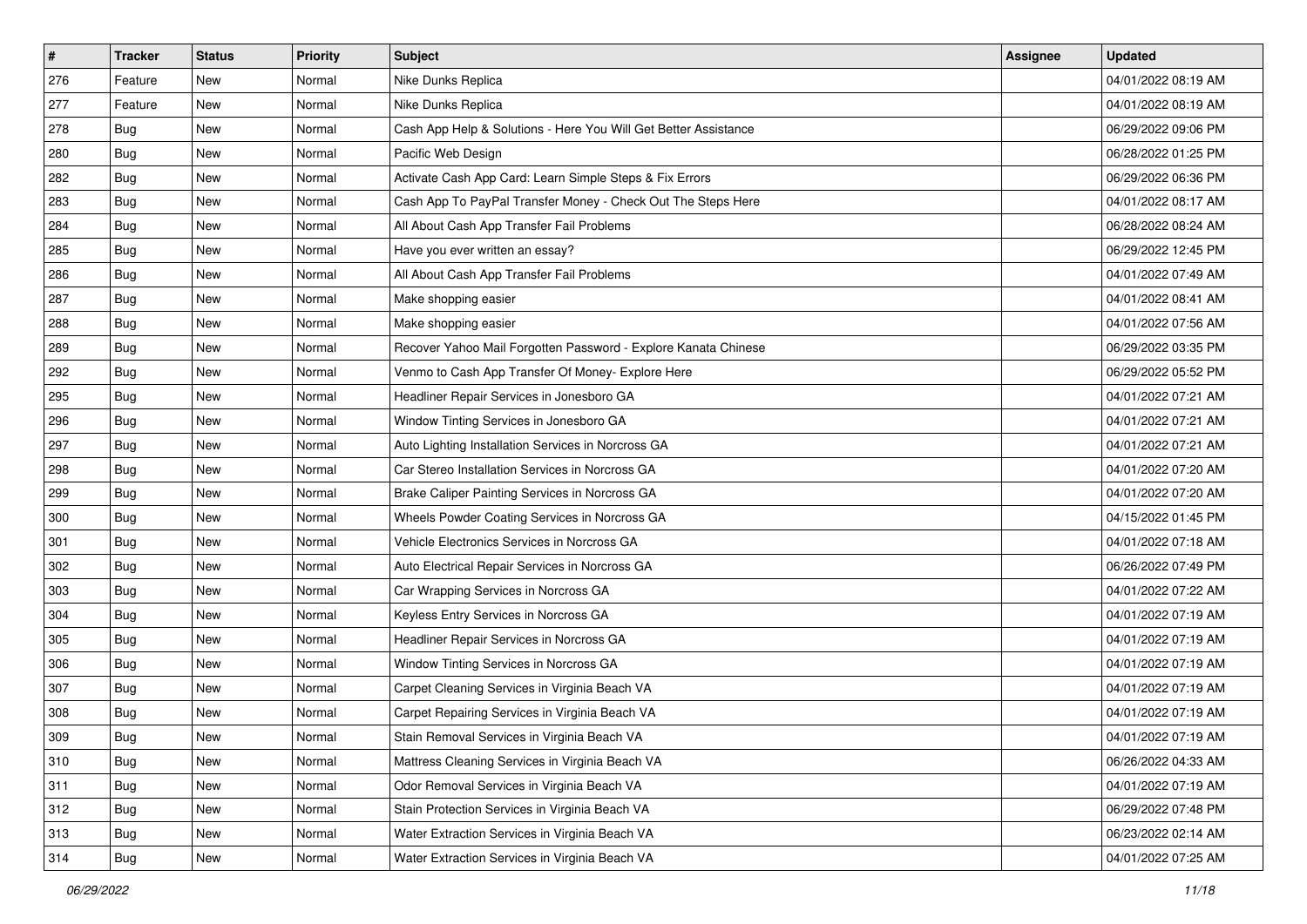| $\vert$ # | <b>Tracker</b> | <b>Status</b> | <b>Priority</b> | Subject                                               | <b>Assignee</b> | <b>Updated</b>      |
|-----------|----------------|---------------|-----------------|-------------------------------------------------------|-----------------|---------------------|
| 315       | Bug            | New           | Normal          | Dissertation help UK                                  |                 | 06/28/2022 01:20 PM |
| 316       | Bug            | New           | Normal          | Finden Sie den besten Klingelton für Ihr Telefon      |                 | 06/24/2022 10:28 PM |
| 317       | Bug            | New           | Normal          | Eco/Green Cleaning Services in Virginia Beach VA      |                 | 06/27/2022 07:03 AM |
| 318       | Bug            | New           | Normal          | Mold Removal Services in Virginia Beach VA            |                 | 04/01/2022 07:27 AM |
| 319       | <b>Bug</b>     | <b>New</b>    | Normal          | Steam Cleaning Services in Virginia Beach VA          |                 | 04/01/2022 07:27 AM |
| 320       | Bug            | <b>New</b>    | Normal          | Emergency Cleaning Services in Virginia Beach VA      |                 | 04/01/2022 07:27 AM |
| 321       | Bug            | New           | Normal          | Tile & Grout Cleaning Services in Virginia Beach VA   |                 | 06/29/2022 02:55 PM |
| 322       | Bug            | New           | Normal          | Rug Cleaning Services in Virginia Beach VA            |                 | 04/01/2022 07:26 AM |
| 323       | Bug            | New           | Normal          | Car Upholstery Cleaning Services in Virginia Beach VA |                 | 04/01/2022 07:26 AM |
| 324       | <b>Bug</b>     | New           | Normal          | Upholstery Cleaning Services in Virginia Beach VA     |                 | 04/01/2022 07:26 AM |
| 325       | Bug            | New           | Normal          | Carpet Cleaning Services in Norfolk VA                |                 | 04/01/2022 07:26 AM |
| 326       | Bug            | New           | Normal          | Carpet Repairing Services in Norfolk VA               |                 | 04/01/2022 07:26 AM |
| 327       | Bug            | New           | Normal          | Stain Removal Services in Norfolk VA                  |                 | 04/01/2022 07:26 AM |
| 328       | Bug            | New           | Normal          | Mattress Cleaning Services in Norfolk VA              |                 | 04/01/2022 07:26 AM |
| 329       | <b>Bug</b>     | <b>New</b>    | Normal          | Odor Removal Services in Norfolk VA                   |                 | 04/01/2022 07:22 AM |
| 330       | Bug            | New           | Normal          | Stain Protection Services in Norfolk VA               |                 | 04/01/2022 07:26 AM |
| 331       | Bug            | New           | Normal          | Water Extraction Services in Norfolk VA               |                 | 06/29/2022 09:13 AM |
| 332       | <b>Bug</b>     | New           | Normal          | Eco/Green Cleaning Services in Norfolk VA             |                 | 04/01/2022 07:25 AM |
| 333       | Bug            | New           | Normal          | Mold Removal Services in Norfolk VA                   |                 | 06/29/2022 08:31 PM |
| 334       | Bug            | New           | Normal          | Steam Cleaning Services in Norfolk VA                 |                 | 04/01/2022 07:25 AM |
| 335       | Bug            | New           | Normal          | Emergency Cleaning Services in Norfolk VA             |                 | 04/01/2022 07:24 AM |
| 336       | Bug            | New           | Normal          | Tile & Grout Cleaning Services in Norfolk VA          |                 | 06/29/2022 02:50 PM |
| 337       | <b>Bug</b>     | New           | Normal          | Rug Cleaning Services in Norfolk VA                   |                 | 04/01/2022 07:23 AM |
| 338       | Bug            | New           | Normal          | Car Upholstery Cleaning Services in Norfolk VA        |                 | 04/01/2022 07:23 AM |
| 339       | Bug            | New           | Normal          | Upholstery Cleaning Services in Norfolk VA            |                 | 06/17/2022 04:36 AM |
| 340       | Bug            | New           | Normal          | Carpet Cleaning Services in Chesapeake VA             |                 | 04/01/2022 07:23 AM |
| 341       | Bug            | New           | Normal          | Carpet Repairing Services in Chesapeake VA            |                 | 04/01/2022 07:23 AM |
| 342       | <b>Bug</b>     | New           | Normal          | Stain Removal Services in Chesapeake VA               |                 | 04/01/2022 07:22 AM |
| 343       | Bug            | New           | Normal          | Mattress Cleaning Services in Chesapeake VA           |                 | 04/01/2022 07:16 AM |
| 344       | Bug            | New           | Normal          | Odor Removal Services in Chesapeake VA                |                 | 06/25/2022 12:42 AM |
| 345       | Bug            | New           | Normal          | Stain Protection Services in Chesapeake VA            |                 | 06/29/2022 11:36 PM |
| 346       | Bug            | New           | Normal          | Water Extraction Services in Chesapeake VA            |                 | 04/01/2022 07:15 AM |
| 347       | Bug            | New           | Normal          | Eco/Green Cleaning Services in Chesapeake VA          |                 | 06/29/2022 06:35 AM |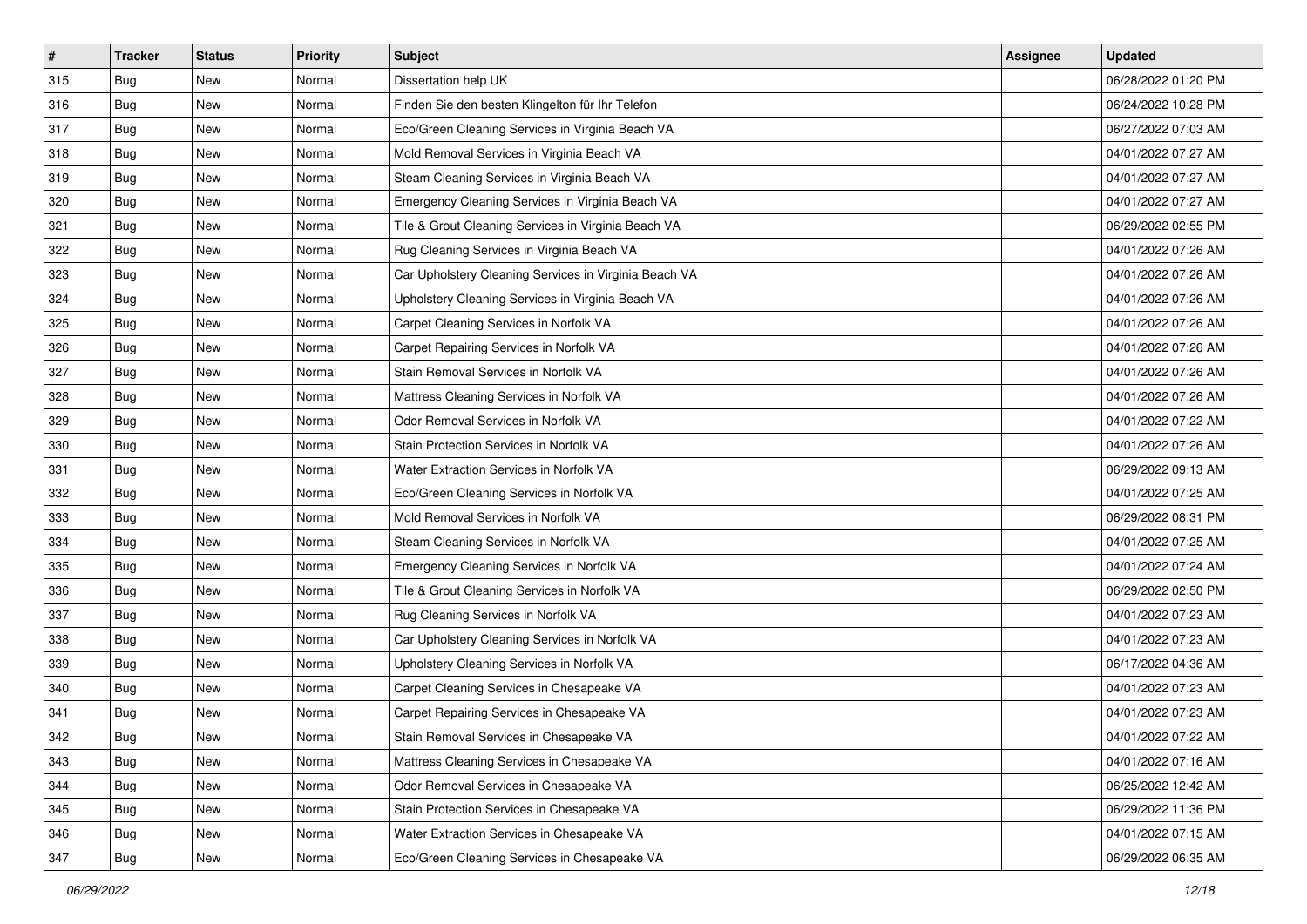| $\sharp$ | <b>Tracker</b> | <b>Status</b> | <b>Priority</b> | <b>Subject</b>                                     | <b>Assignee</b> | <b>Updated</b>      |
|----------|----------------|---------------|-----------------|----------------------------------------------------|-----------------|---------------------|
| 348      | Bug            | New           | Normal          | Mold Removal Services in Chesapeake VA             |                 | 06/28/2022 12:53 AM |
| 349      | Bug            | <b>New</b>    | Normal          | Steam Cleaning Services in Chesapeake VA           |                 | 04/01/2022 07:14 AM |
| 350      | Bug            | New           | Normal          | Emergency Cleaning Services in Chesapeake VA       |                 | 04/01/2022 07:14 AM |
| 351      | Bug            | <b>New</b>    | Normal          | Emergency Cleaning Services in Chesapeake VA       |                 | 04/01/2022 07:14 AM |
| 352      | Bug            | New           | Normal          | Tile & Grout Cleaning Services in Chesapeake VA    |                 | 06/29/2022 11:19 AM |
| 353      | <b>Bug</b>     | New           | Normal          | Rug Cleaning Services in Chesapeake VA             |                 | 04/01/2022 07:14 AM |
| 354      | Bug            | New           | Normal          | Car Upholstery Cleaning Services in Chesapeake VA  |                 | 04/01/2022 07:14 AM |
| 355      | Bug            | New           | Normal          | Upholstery Cleaning Services in Chesapeake VA      |                 | 04/01/2022 07:14 AM |
| 356      | Bug            | New           | Normal          | Moving Services in Baltimore MD                    |                 | 04/01/2022 07:13 AM |
| 357      | <b>Bug</b>     | <b>New</b>    | Normal          | Furniture Assembly Services in Baltimore MD        |                 | 04/01/2022 07:12 AM |
| 358      | Bug            | New           | Normal          | Office Moving Services in Baltimore MD             |                 | 04/01/2022 07:13 AM |
| 359      | Bug            | New           | Normal          | Local Moving Services in Baltimore MD              |                 | 04/01/2022 07:15 AM |
| 360      | <b>Bug</b>     | <b>New</b>    | Normal          | Auto Transport Services in Baltimore MD            |                 | 04/01/2022 07:13 AM |
| 361      | Bug            | New           | Normal          | Junk Removal Services in Baltimore MD              |                 | 04/01/2022 07:13 AM |
| 362      | Bug            | <b>New</b>    | Normal          | Moving Services in Washington DC                   |                 | 04/01/2022 07:13 AM |
| 363      | Bug            | New           | Normal          | Furniture Assembly Services in Washington DC       |                 | 04/01/2022 07:13 AM |
| 364      | Bug            | <b>New</b>    | Normal          | Office Moving Services in Washington DC            |                 | 04/01/2022 07:13 AM |
| 365      | Bug            | New           | Normal          | Local Moving Services in Washington DC             |                 | 04/01/2022 07:12 AM |
| 366      | Bug            | New           | Normal          | Auto Transport Services in Washington DC           |                 | 04/01/2022 07:12 AM |
| 367      | Bug            | <b>New</b>    | Normal          | Junk Removal Services in Washington DC             |                 | 04/01/2022 07:12 AM |
| 368      | Bug            | New           | Normal          | Moving Services in Arlington County VA             |                 | 04/01/2022 07:12 AM |
| 369      | Bug            | New           | Normal          | Furniture Assembly Services in Arlington County VA |                 | 04/01/2022 07:12 AM |
| 370      | Bug            | <b>New</b>    | Normal          | Office Moving Services in Arlington County VA      |                 | 04/01/2022 07:16 AM |
| 371      | Bug            | New           | Normal          | Local Moving Services in Arlington County VA       |                 | 04/01/2022 07:13 AM |
| 372      | Bug            | New           | Normal          | Auto Transport Services in Arlington County VA     |                 | 06/28/2022 06:49 PM |
| 373      | Bug            | <b>New</b>    | Normal          | Junk Removal Services in Arlington County VA       |                 | 04/01/2022 07:18 AM |
| 374      | <b>Bug</b>     | New           | Normal          | Moving Services in Fairfax VA                      |                 | 04/01/2022 07:18 AM |
| 375      | <b>Bug</b>     | New           | Normal          | Furniture Assembly Services in Fairfax VA          |                 | 04/01/2022 07:18 AM |
| 376      | Bug            | New           | Normal          | Office Moving Services in Fairfax VA               |                 | 04/01/2022 07:17 AM |
| 377      | Bug            | New           | Normal          | Local Moving Services in Fairfax VA                |                 | 04/01/2022 07:17 AM |
| 378      | Bug            | New           | Normal          | Auto Transport Services in Fairfax VA              |                 | 04/01/2022 07:17 AM |
| 379      | Bug            | New           | Normal          | Junk Removal Services in Fairfax VA                |                 | 04/01/2022 07:17 AM |
| 380      | <b>Bug</b>     | New           | Normal          | Moving Services in McLean VA                       |                 | 06/29/2022 08:29 PM |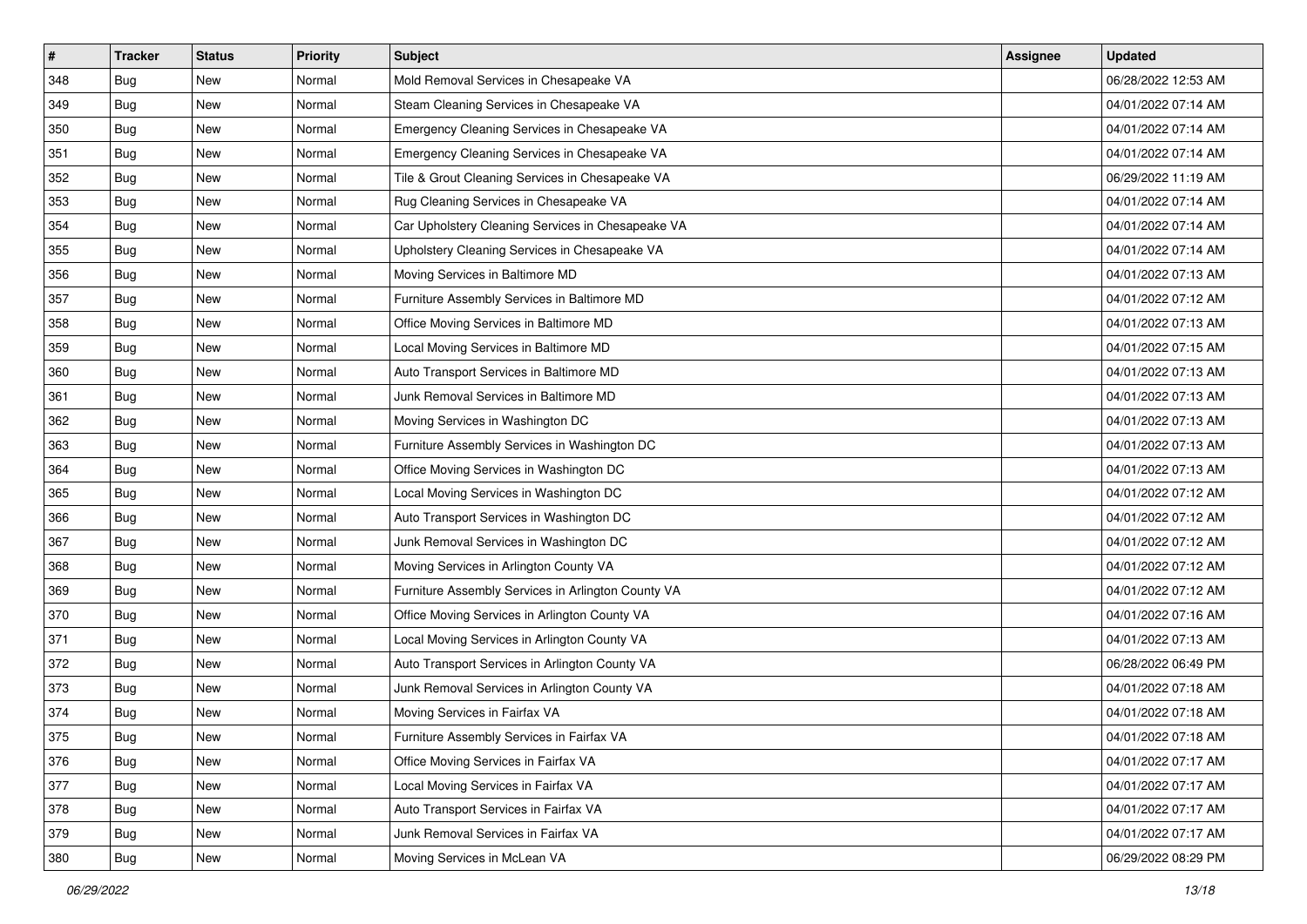| #   | <b>Tracker</b> | <b>Status</b> | <b>Priority</b> | Subject                                        | <b>Assignee</b> | <b>Updated</b>      |
|-----|----------------|---------------|-----------------|------------------------------------------------|-----------------|---------------------|
| 381 | Bug            | New           | Normal          | Furniture Assembly Services in McLean VA       |                 | 04/01/2022 07:17 AM |
| 382 | Bug            | <b>New</b>    | Normal          | Office Moving Services in McLean VA            |                 | 04/01/2022 07:17 AM |
| 383 | Bug            | New           | Normal          | Local Moving Services in McLean VA             |                 | 04/01/2022 07:17 AM |
| 384 | Bug            | New           | Normal          | Auto Transport Services in McLean VA           |                 | 04/01/2022 07:17 AM |
| 385 | Bug            | New           | Normal          | Junk Removal Services in McLean VA             |                 | 04/01/2022 07:15 AM |
| 386 | Bug            | New           | Normal          | Moving Services in Sterling VA                 |                 | 04/01/2022 07:16 AM |
| 387 | Bug            | New           | Normal          | Furniture Assembly Services in Sterling VA     |                 | 04/01/2022 07:18 AM |
| 388 | Bug            | New           | Normal          | Office Moving Services in Sterling VA          |                 | 04/01/2022 07:16 AM |
| 389 | Bug            | New           | Normal          | Local Moving Services in Sterling VA           |                 | 04/01/2022 07:16 AM |
| 390 | Bug            | New           | Normal          | Auto Transport Services in Sterling VA         |                 | 04/01/2022 07:16 AM |
| 391 | <b>Bug</b>     | New           | Normal          | Junk Removal Services in Sterling VA           |                 | 04/01/2022 07:16 AM |
| 392 | Bug            | New           | Normal          | Moving Services in Annapolis MD                |                 | 04/01/2022 07:16 AM |
| 393 | Bug            | New           | Normal          | Furniture Assembly Services in Annapolis MD    |                 | 04/01/2022 07:16 AM |
| 394 | Bug            | New           | Normal          | Office Moving Services in Annapolis MD         |                 | 04/01/2022 07:15 AM |
| 395 | Bug            | New           | Normal          | Local Moving Services in Annapolis MD          |                 | 04/01/2022 07:15 AM |
| 396 | Bug            | New           | Normal          | Auto Transport Services in Annapolis MD        |                 | 04/01/2022 07:15 AM |
| 397 | Bug            | New           | Normal          | Junk Removal Services in Annapolis MD          |                 | 04/01/2022 07:15 AM |
| 398 | Bug            | New           | Normal          | Moving Services in Potomac MD                  |                 | 04/01/2022 07:32 AM |
| 399 | Bug            | New           | Normal          | Furniture Assembly Services in Potomac MD      |                 | 04/01/2022 07:15 AM |
| 400 | Bug            | <b>New</b>    | Normal          | Office Moving Services in Potomac MD           |                 | 06/29/2022 05:42 AM |
| 401 | Bug            | New           | Normal          | Local Moving Services in Potomac MD            |                 | 04/01/2022 07:48 AM |
| 402 | Bug            | New           | Normal          | Auto Transport Services in Potomac MD          |                 | 04/01/2022 07:47 AM |
| 403 | <b>Bug</b>     | New           | Normal          | Junk Removal Services in Potomac MD            |                 | 04/01/2022 07:47 AM |
| 404 | Bug            | New           | Normal          | Moving Services in Gaithersburg MD             |                 | 04/01/2022 07:47 AM |
| 405 | Bug            | New           | Normal          | Furniture Assembly Services in Gaithersburg MD |                 | 04/01/2022 07:47 AM |
| 406 | Bug            | New           | Normal          | Office Moving Services in Gaithersburg MD      |                 | 04/01/2022 07:47 AM |
| 407 | Bug            | New           | Normal          | Upholstery Cleaning Boston MA                  |                 | 04/01/2022 07:47 AM |
| 408 | <b>Bug</b>     | New           | Normal          | Carpet Cleaning Boston MA                      |                 | 04/01/2022 07:47 AM |
| 409 | Bug            | New           | Normal          | Floor Stripping Boston MA                      |                 | 04/01/2022 07:47 AM |
| 410 | Bug            | New           | Normal          | Floor Waxing Boston MA                         |                 | 04/01/2022 07:47 AM |
| 411 | Bug            | New           | Normal          | Floor Cleaning Boston MA                       |                 | 04/01/2022 07:47 AM |
| 412 | Bug            | New           | Normal          | Germs Removal Boston MA                        |                 | 04/01/2022 07:47 AM |
| 413 | <b>Bug</b>     | New           | Normal          | Commercial Floor Cleaning Boston MA            |                 | 04/01/2022 07:45 AM |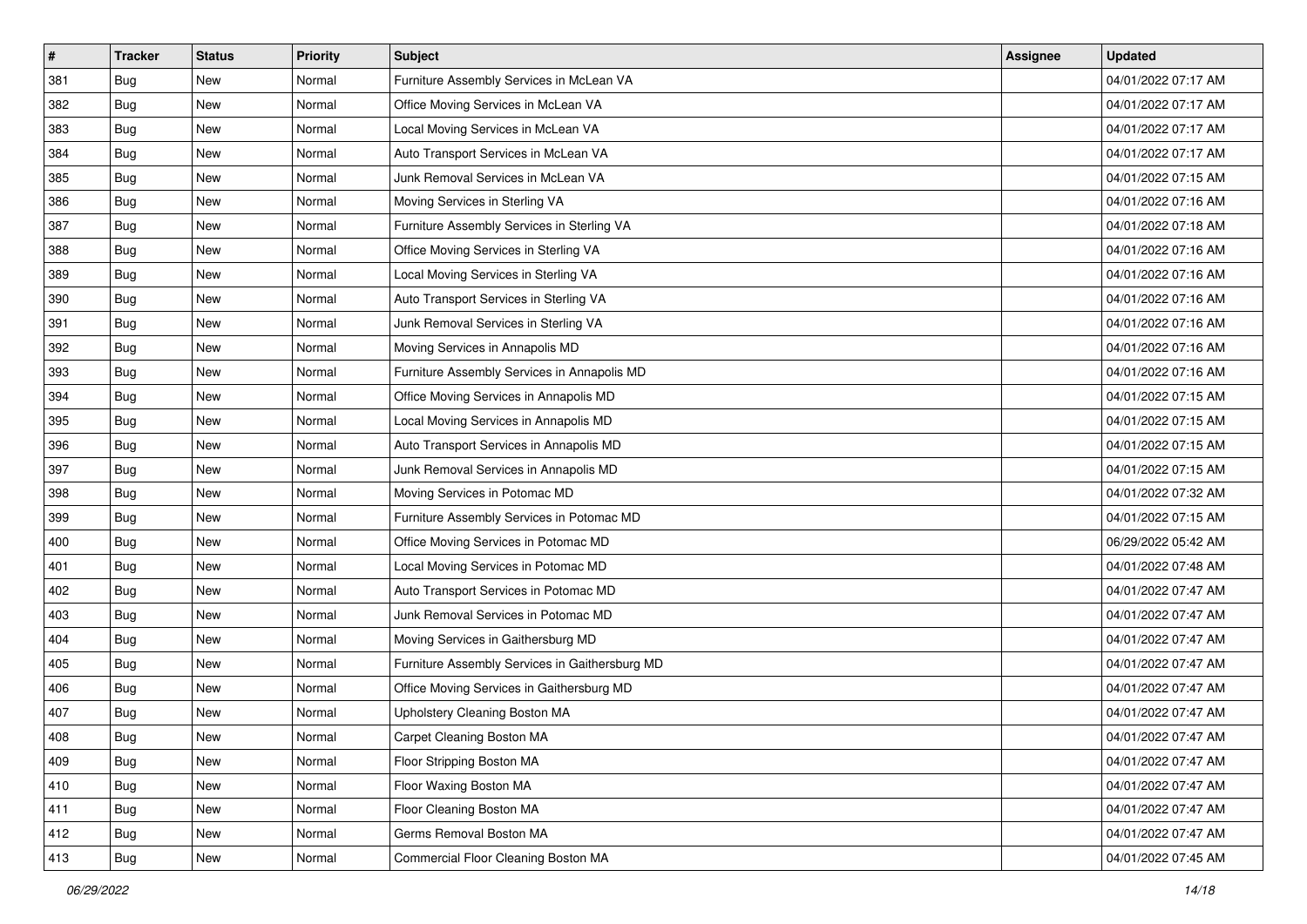| #   | <b>Tracker</b> | <b>Status</b> | <b>Priority</b> | Subject                                        | <b>Assignee</b> | <b>Updated</b>      |
|-----|----------------|---------------|-----------------|------------------------------------------------|-----------------|---------------------|
| 414 | Bug            | New           | Normal          | Residential Floor Cleaning Boston MA           |                 | 04/01/2022 07:46 AM |
| 415 | <b>Bug</b>     | <b>New</b>    | Normal          | Upholstery Cleaning Somerville MA              |                 | 04/01/2022 07:48 AM |
| 416 | Bug            | New           | Normal          | Carpet Cleaning Somerville MA                  |                 | 04/01/2022 07:46 AM |
| 417 | Bug            | New           | Normal          | Floor Stripping Somerville MA                  |                 | 04/01/2022 07:46 AM |
| 418 | Bug            | New           | Normal          | Floor Waxing Somerville MA                     |                 | 04/01/2022 07:46 AM |
| 419 | Bug            | New           | Normal          | Floor Cleaning Somerville MA                   |                 | 04/01/2022 07:46 AM |
| 420 | Bug            | New           | Normal          | Germs Removal Somerville MA                    |                 | 04/01/2022 07:46 AM |
| 421 | Bug            | New           | Normal          | <b>Commercial Floor Cleaning Somerville MA</b> |                 | 04/01/2022 07:46 AM |
| 422 | Bug            | New           | Normal          | Residential Floor Cleaning Somerville MA       |                 | 04/01/2022 07:46 AM |
| 423 | <b>Bug</b>     | New           | Normal          | Upholstery Cleaning Brookline MA               |                 | 04/01/2022 07:46 AM |
| 424 | Bug            | New           | Normal          | Carpet Cleaning Brookline MA                   |                 | 04/01/2022 07:45 AM |
| 425 | Bug            | New           | Normal          | Floor Stripping Brookline MA                   |                 | 04/01/2022 07:45 AM |
| 426 | Bug            | New           | Normal          | Floor Waxing Brookline MA                      |                 | 04/01/2022 07:49 AM |
| 427 | Bug            | New           | Normal          | Floor Cleaning Brookline MA                    |                 | 04/01/2022 07:46 AM |
| 428 | Bug            | New           | Normal          | Germs Removal Brookline MA                     |                 | 04/01/2022 07:47 AM |
| 429 | Bug            | New           | Normal          | Germs Removal Brookline MA                     |                 | 04/01/2022 07:51 AM |
| 430 | Bug            | New           | Normal          | Commercial Floor Cleaning Brookline MA         |                 | 04/01/2022 07:50 AM |
| 431 | Bug            | New           | Normal          | Residential Floor Cleaning Brookline MA        |                 | 04/01/2022 07:50 AM |
| 432 | Bug            | New           | Normal          | Upholstery Cleaning Newton MA                  |                 | 04/01/2022 07:50 AM |
| 433 | Bug            | <b>New</b>    | Normal          | Carpet Cleaning Newton MA                      |                 | 04/01/2022 07:50 AM |
| 434 | Bug            | New           | Normal          | Floor Stripping Newton MA                      |                 | 04/01/2022 07:50 AM |
| 435 | Bug            | New           | Normal          | Floor Waxing Newton MA                         |                 | 04/01/2022 07:50 AM |
| 436 | <b>Bug</b>     | New           | Normal          | Floor Cleaning Newton MA                       |                 | 04/01/2022 07:50 AM |
| 437 | Bug            | New           | Normal          | Germs Removal Newton MA                        |                 | 04/01/2022 07:50 AM |
| 438 | Bug            | New           | Normal          | Commercial Floor Cleaning Newton MA            |                 | 04/01/2022 07:50 AM |
| 439 | Bug            | New           | Normal          | Residential Floor Cleaning Newton MA           |                 | 04/01/2022 07:49 AM |
| 440 | Bug            | New           | Normal          | Upholstery Cleaning Watertown MA               |                 | 04/01/2022 07:49 AM |
| 441 | <b>Bug</b>     | New           | Normal          | Carpet Cleaning Watertown MA                   |                 | 06/02/2022 06:00 PM |
| 442 | Bug            | New           | Normal          | Floor Stripping Watertown MA                   |                 | 04/01/2022 07:49 AM |
| 443 | Bug            | New           | Normal          | Floor Waxing Watertown MA                      |                 | 04/01/2022 07:51 AM |
| 444 | Bug            | New           | Normal          | Floor Cleaning Watertown MA                    |                 | 04/01/2022 07:49 AM |
| 445 | Bug            | New           | Normal          | Germs Removal Watertown MA                     |                 | 04/01/2022 07:49 AM |
| 446 | <b>Bug</b>     | New           | Normal          | Commercial Floor Cleaning Watertown MA         |                 | 04/01/2022 07:49 AM |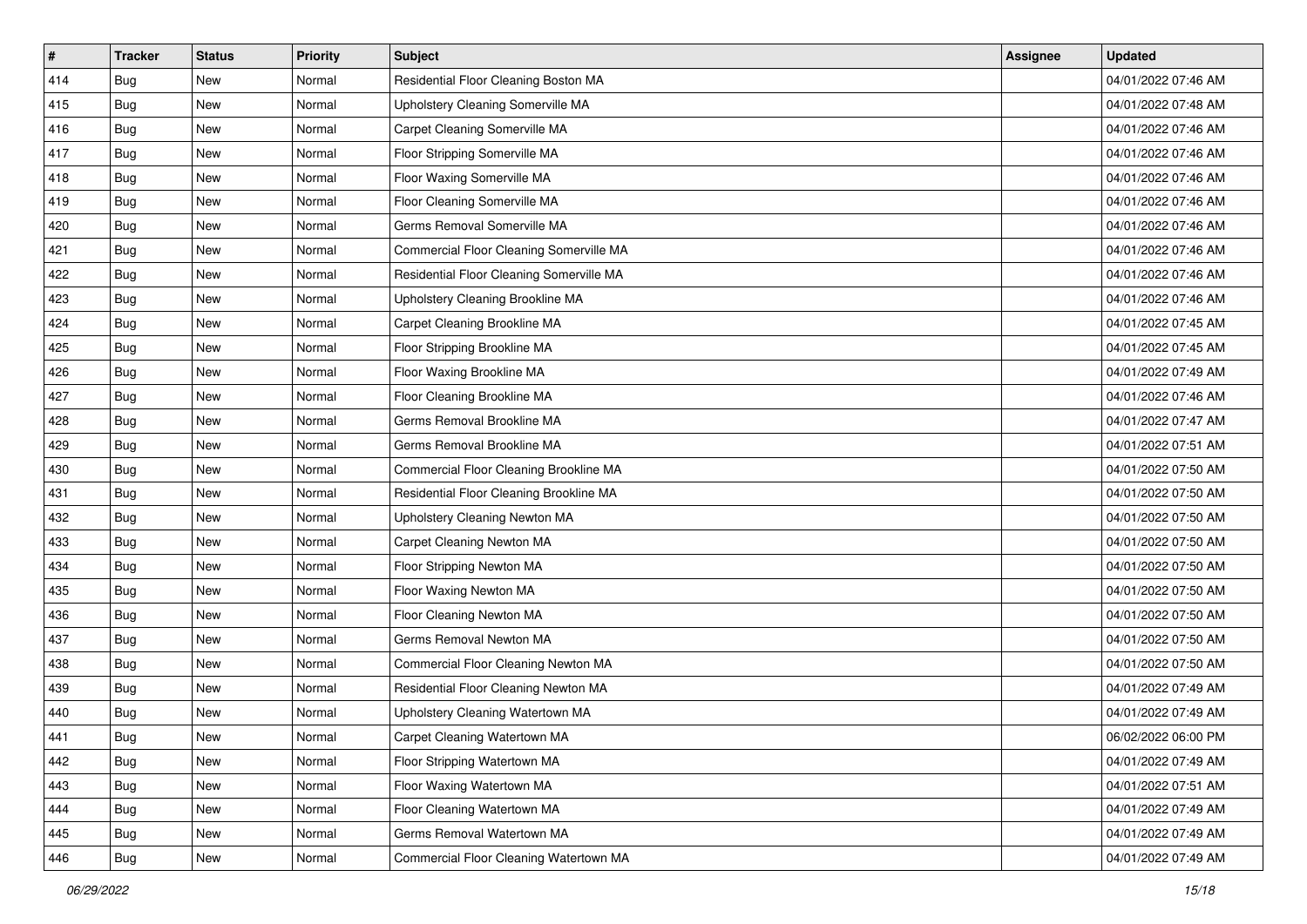| $\vert$ # | <b>Tracker</b> | <b>Status</b> | <b>Priority</b> | <b>Subject</b>                                 | <b>Assignee</b> | <b>Updated</b>      |
|-----------|----------------|---------------|-----------------|------------------------------------------------|-----------------|---------------------|
| 447       | Bug            | New           | Normal          | Residential Floor Cleaning Watertown MA        |                 | 04/01/2022 07:49 AM |
| 448       | Bug            | New           | Normal          | <b>Upholstery Cleaning Quincy MA</b>           |                 | 04/01/2022 07:48 AM |
| 449       | Bug            | New           | Normal          | Carpet Cleaning Quincy MA                      |                 | 04/01/2022 07:48 AM |
| 450       | Bug            | New           | Normal          | Floor Stripping Quincy MA                      |                 | 06/29/2022 06:32 AM |
| 451       | Bug            | <b>New</b>    | Normal          | Floor Waxing Quincy MA                         |                 | 04/01/2022 07:48 AM |
| 452       | <b>Bug</b>     | New           | Normal          | Floor Cleaning Quincy MA                       |                 | 04/01/2022 07:48 AM |
| 453       | Bug            | New           | Normal          | Germs Removal Quincy MA                        |                 | 04/01/2022 07:48 AM |
| 454       | Bug            | New           | Normal          | Commercial Floor Cleaning Quincy MA            |                 | 06/02/2022 05:59 PM |
| 455       | Bug            | New           | Normal          | Residential Floor Cleaning Quincy MA           |                 | 04/01/2022 07:38 AM |
| 456       | <b>Bug</b>     | New           | Normal          | Upholstery Cleaning Medford MA                 |                 | 04/01/2022 07:28 AM |
| 457       | Bug            | New           | Normal          | Carpet Cleaning Medford MA                     |                 | 06/29/2022 06:00 AM |
| 458       | Bug            | New           | Normal          | Floor Stripping Medford MA                     |                 | 04/01/2022 07:32 AM |
| 459       | <b>Bug</b>     | New           | Normal          | Floor Waxing Medford MA                        |                 | 04/01/2022 07:32 AM |
| 460       | Bug            | New           | Normal          | Floor Cleaning Medford MA                      |                 | 06/28/2022 01:07 PM |
| 461       | <b>Bug</b>     | New           | Normal          | Germs Removal Medford MA                       |                 | 06/29/2022 09:06 PM |
| 462       | Bug            | New           | Normal          | Commercial Floor Cleaning Medford MA           |                 | 04/01/2022 07:32 AM |
| 463       | Bug            | New           | Normal          | Residential Floor Cleaning Medford MA          |                 | 04/01/2022 07:32 AM |
| 464       | Bug            | <b>New</b>    | Normal          | Upholstery Cleaning Westchester MA             |                 | 06/28/2022 11:39 AM |
| 465       | Bug            | New           | Normal          | Carpet Cleaning Westchester MA                 |                 | 06/29/2022 05:35 AM |
| 466       | Bug            | New           | Normal          | Floor Stripping Westchester MA                 |                 | 06/29/2022 08:36 PM |
| 467       | Bug            | New           | Normal          | Floor Waxing Westchester MA                    |                 | 04/01/2022 07:31 AM |
| 468       | Bug            | New           | Normal          | Floor Cleaning Westchester MA                  |                 | 06/27/2022 02:41 AM |
| 469       | <b>Bug</b>     | <b>New</b>    | Normal          | Germs Removal Westchester MA                   |                 | 06/28/2022 10:40 AM |
| 470       | Bug            | New           | Normal          | Commercial Floor Cleaning Westchester MA       |                 | 06/29/2022 09:07 PM |
| 471       | Bug            | New           | Normal          | Residential Floor Cleaning Westchester MA      |                 | 06/28/2022 12:23 PM |
| 472       | Bug            | New           | Normal          | Upholstery Cleaning Arlington MA               |                 | 04/01/2022 07:31 AM |
| 473       | Bug            | New           | Normal          | Floor Stripping Arlington MA                   |                 | 06/29/2022 09:20 PM |
| 474       | <b>Bug</b>     | New           | Normal          | Floor Waxing Arlington MA                      |                 | 06/28/2022 08:10 PM |
| 475       | Bug            | New           | Normal          | Floor Cleaning Arlington MA                    |                 | 06/29/2022 05:53 PM |
| 477       | Bug            | New           | Normal          | What Does Online Coupon Mean?                  |                 | 06/28/2022 06:40 PM |
| 478       | Feature        | New           | Normal          | Is it safe to install third-party WhatsApp GB? |                 | 06/29/2022 09:53 PM |
| 479       | Bug            | New           | Normal          | Limousine Service Bellevue WA                  |                 | 06/29/2022 09:16 AM |
| 480       | <b>Bug</b>     | New           | Normal          | Nur Online Shop                                |                 | 06/29/2022 10:28 PM |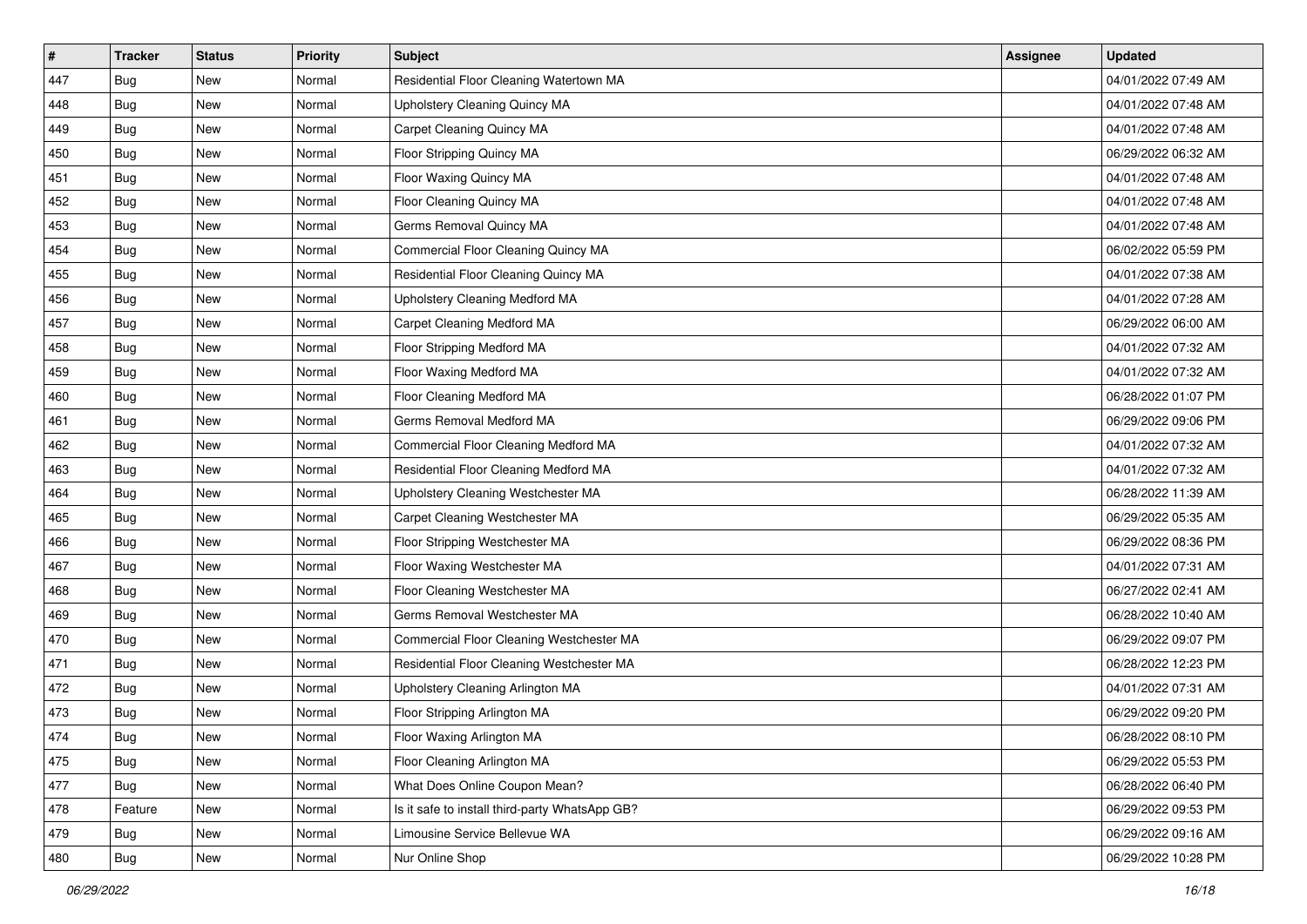| $\pmb{\#}$ | <b>Tracker</b> | <b>Status</b> | Priority | <b>Subject</b>                                                                           | Assignee | <b>Updated</b>      |
|------------|----------------|---------------|----------|------------------------------------------------------------------------------------------|----------|---------------------|
| 481        | Bug            | New           | Normal   | Nur Online Shop                                                                          |          | 06/29/2022 03:52 PM |
| 482        | Bug            | <b>New</b>    | Normal   | <b>Text Window</b>                                                                       |          | 06/29/2022 11:33 PM |
| 483        | Bug            | New           | Normal   | UK best essay writing service                                                            |          | 06/28/2022 01:35 AM |
| 484        | Bug            | New           | Normal   | UK best essay writing service                                                            |          | 06/27/2022 02:01 PM |
| 487        | Bug            | <b>New</b>    | Normal   | Cheap Fake Dunks                                                                         |          | 06/29/2022 10:10 PM |
| 488        | <b>Bug</b>     | New           | Normal   | Quick solution to solve cash app dispute by the technical team                           |          | 06/29/2022 11:32 PM |
| 489        | Bug            | New           | Normal   | Get cash app refund instantly if sent to the wrong person                                |          | 06/29/2022 09:03 PM |
| 490        | Bug            | New           | Normal   | Unlock cash app account by getting quick solutions from the technical executives         |          | 06/29/2022 09:14 PM |
| 491        | Feature        | New           | Normal   | Automatically download and paste Reddit wallpapers into Windows                          |          | 06/29/2022 04:55 PM |
| 492        | Bug            | <b>New</b>    | Normal   | HD Streamz MOD APK v3.5.5 (Keine Werbung)                                                |          | 06/29/2022 08:18 PM |
| 494        | Bug            | New           | Normal   | <b>Buy Discussion Post</b>                                                               |          | 06/29/2022 07:13 AM |
| 495        | Bug            | New           | Normal   | Twitch Clip Downloader Download Twitch Clips Online 2021                                 |          | 06/29/2022 08:49 PM |
| 496        | Bug            | New           | Normal   | What is Live NetTV?                                                                      |          | 06/29/2022 01:52 PM |
| 497        | Bug            | <b>New</b>    | Normal   | Fake Nike Dunk Low Off-White Lot 50                                                      |          | 06/29/2022 03:23 PM |
| 499        | Feature        | New           | Normal   | Discover The Premium Features Of Spotify Mod Apk                                         |          | 06/29/2022 04:51 PM |
| 502        | Bug            | New           | Normal   | Les instructions pour définir des sonneries pour iPhone sont simples et faciles à suivre |          | 06/29/2022 02:27 PM |
| 503        | Bug            | New           | Normal   | Youtube Premium Apk free download for Android                                            |          | 06/29/2022 09:54 PM |
| 504        | Bug            | New           | Normal   | A beginner should always look for online Java assignment help!                           |          | 06/29/2022 10:14 PM |
| 505        | Bug            | New           | Normal   | www.trendmicro.com/activate                                                              |          | 06/29/2022 09:42 PM |
| 506        | Bug            | <b>New</b>    | Normal   | www.trendmicro.com/activate                                                              |          | 06/29/2022 10:38 PM |
| 507        | Bug            | New           | Normal   | central.bitdefender.com                                                                  |          | 06/29/2022 09:35 PM |
| 508        | Bug            | <b>New</b>    | Normal   | hire a professional dissertation help                                                    |          | 06/28/2022 04:58 PM |
| 512        | Bug            | <b>New</b>    | Normal   | The Importance Of Using Custom Writing Services                                          |          | 06/29/2022 12:33 PM |
| 514        | Bug            | New           | Normal   | Trans-Caribbean                                                                          |          | 06/29/2022 09:33 AM |
| 515        | Bug            | New           | Normal   | Fragment Nike Dunk High Tokyo Fake                                                       |          | 06/29/2022 11:19 PM |
| 516        | Bug            | New           | Normal   | Does Cash App Help To Get Cash App Refund Without Any Interruption?                      |          | 06/29/2022 05:12 PM |
| 517        | Bug            | New           | Normal   | Proficient tips to take help of cash app support professionals:                          |          | 06/26/2022 07:34 AM |
| 518        | <b>Bug</b>     | <b>New</b>    | Normal   | How To Check The Balance Of Cash App Account By Taking Cash App Support?                 |          | 06/28/2022 08:51 PM |
| 519        | <b>Bug</b>     | New           | Normal   | Are you finding online UK Assignment writers?                                            |          | 06/29/2022 01:01 PM |
| 520        | Bug            | New           | Normal   | What Is The Major Role Of Cash.app/Help and Support Page?                                |          | 06/29/2022 08:57 PM |
| 522        | Feature        | New           | Normal   | Can You Check App Limits, If Cash app won't let me send money?                           |          | 06/29/2022 09:36 PM |
| 524        | Bug            | New           | Normal   | How Does Google Account Recovery Work If Your Account Is Hacked?                         |          | 06/29/2022 05:32 AM |
| 525        | <b>Bug</b>     | New           | Normal   | If you don't have a QR code: How to activate cash app card in app                        |          | 06/29/2022 09:16 PM |